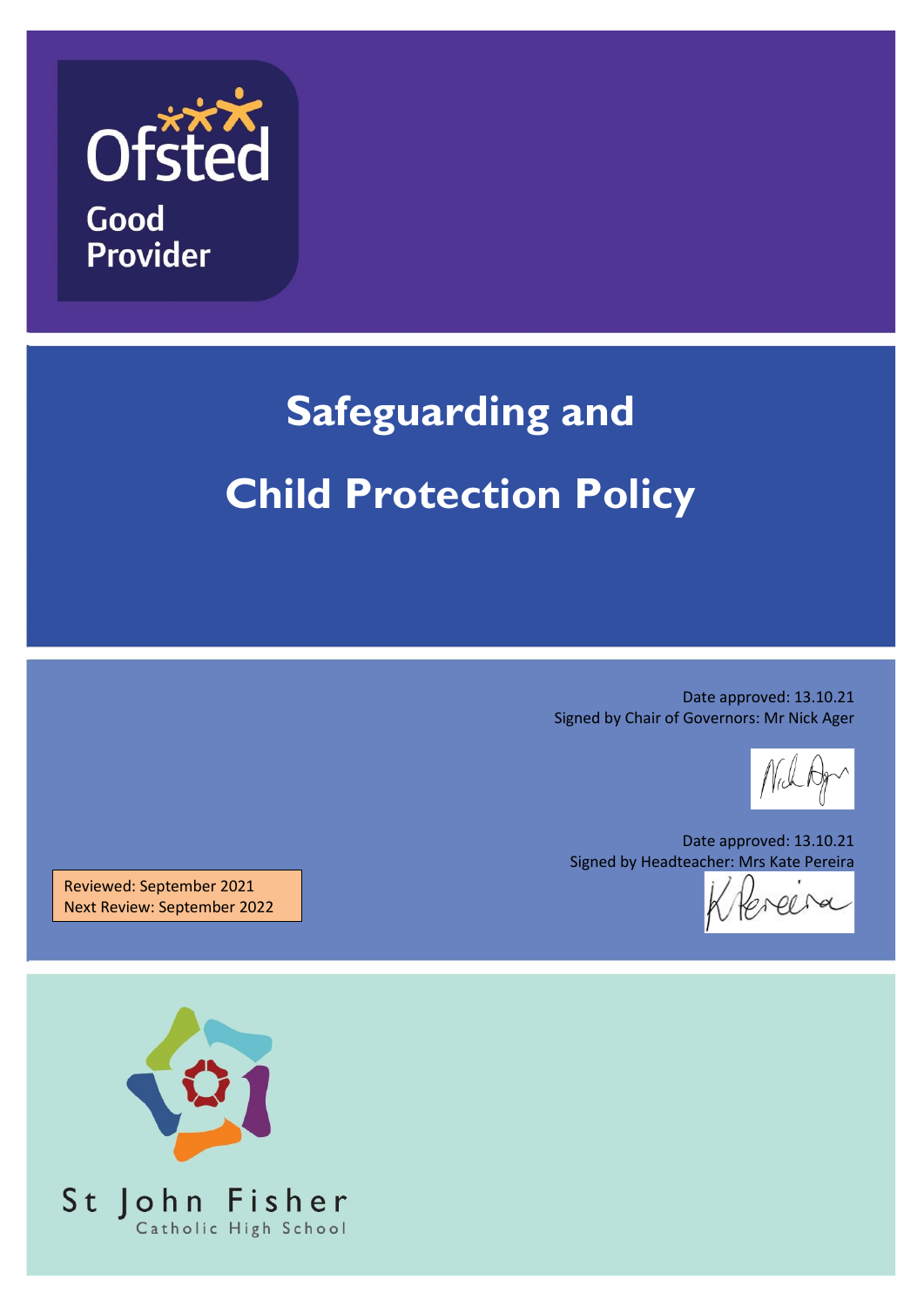#### **SAFEGUARDING & CHILD PROTECTION POLICY FOR: St John Fisher Catholic High School**

#### *This policy has been adapted from the LA model child protection and safeguarding policy*

| Headteacher:<br>Kate Pereira         | Sign & Date | 13.10.21 |
|--------------------------------------|-------------|----------|
| Chair of Governing Body<br>Nick Ager | Sign & Date | 3.10.21  |

Date for review: September 2022 (this policy will be reviewed annually)

*"I have come that they may have life and have it to the full"*

*John Chapter 10*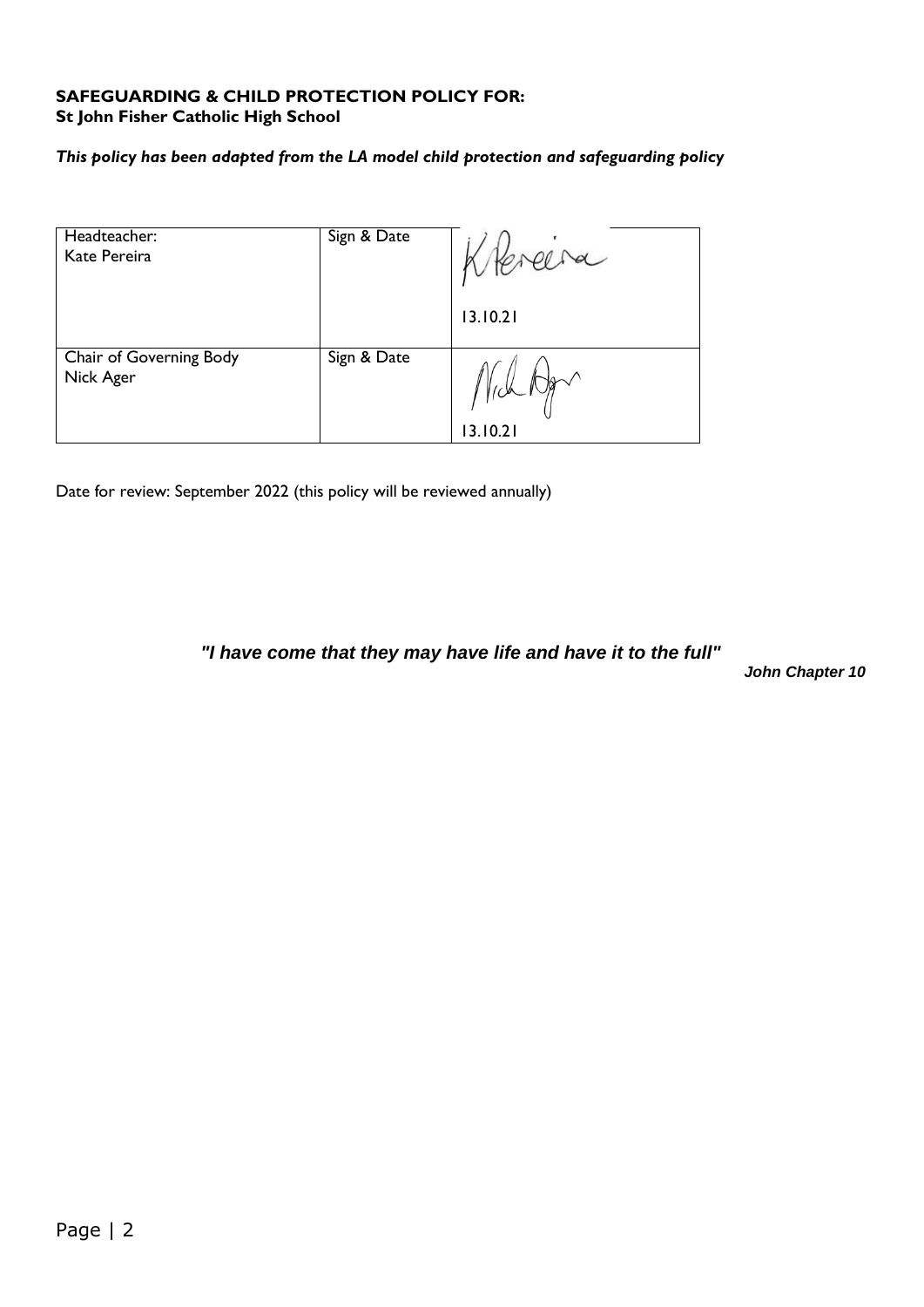## **Key Contacts List for Safeguarding in:** St John Fisher Catholic High School

|                                                                                                 | <b>Name</b>         | Telephone / email                                                                                   |  |
|-------------------------------------------------------------------------------------------------|---------------------|-----------------------------------------------------------------------------------------------------|--|
| Designated<br>Safeguarding Lead<br><b>Prevent Lead</b><br>Designated Looked<br>After Child Lead |                     | <b>Steve Olaman</b><br>01733 343646<br>steve.olaman@stjohnfisherschool.org.uk                       |  |
| Deputy Safeguarding<br>Lead                                                                     |                     | Jo Sennett<br>01733 343646<br>jo.sennett@stjohnfisherschool.org.uk                                  |  |
| Designated Deputy<br><b>Safeguarding Officers</b>                                               |                     | Karen D'Ambrosio<br>01733 343646<br>karen.d'ambrosio@stjohnfisherschool.org.uk                      |  |
|                                                                                                 |                     | Louise Ahmed<br>01733 343646<br>louise.ahmed@stjohnfisherschool.org.uk                              |  |
|                                                                                                 |                     | Sue Hostead<br>01733 343646<br>sue.hostead@stjohnfisherschool.org.uk                                |  |
|                                                                                                 |                     | <b>Rosie Roe</b><br>01733 343646<br>rosamaria.roe@stjohnfisherschool.org.uk<br>(from November 2021) |  |
|                                                                                                 |                     | Jacqui Reid<br>01733 343646<br>jacqui.reid@stjohnfisherschool.org.uk                                |  |
| Safeguarding<br>Governor                                                                        |                     | <b>Helen Birch</b><br>Safeguarding Governor                                                         |  |
| SPOC (for all<br>Prevent referrals)                                                             | <b>Steve Olaman</b> | See Above                                                                                           |  |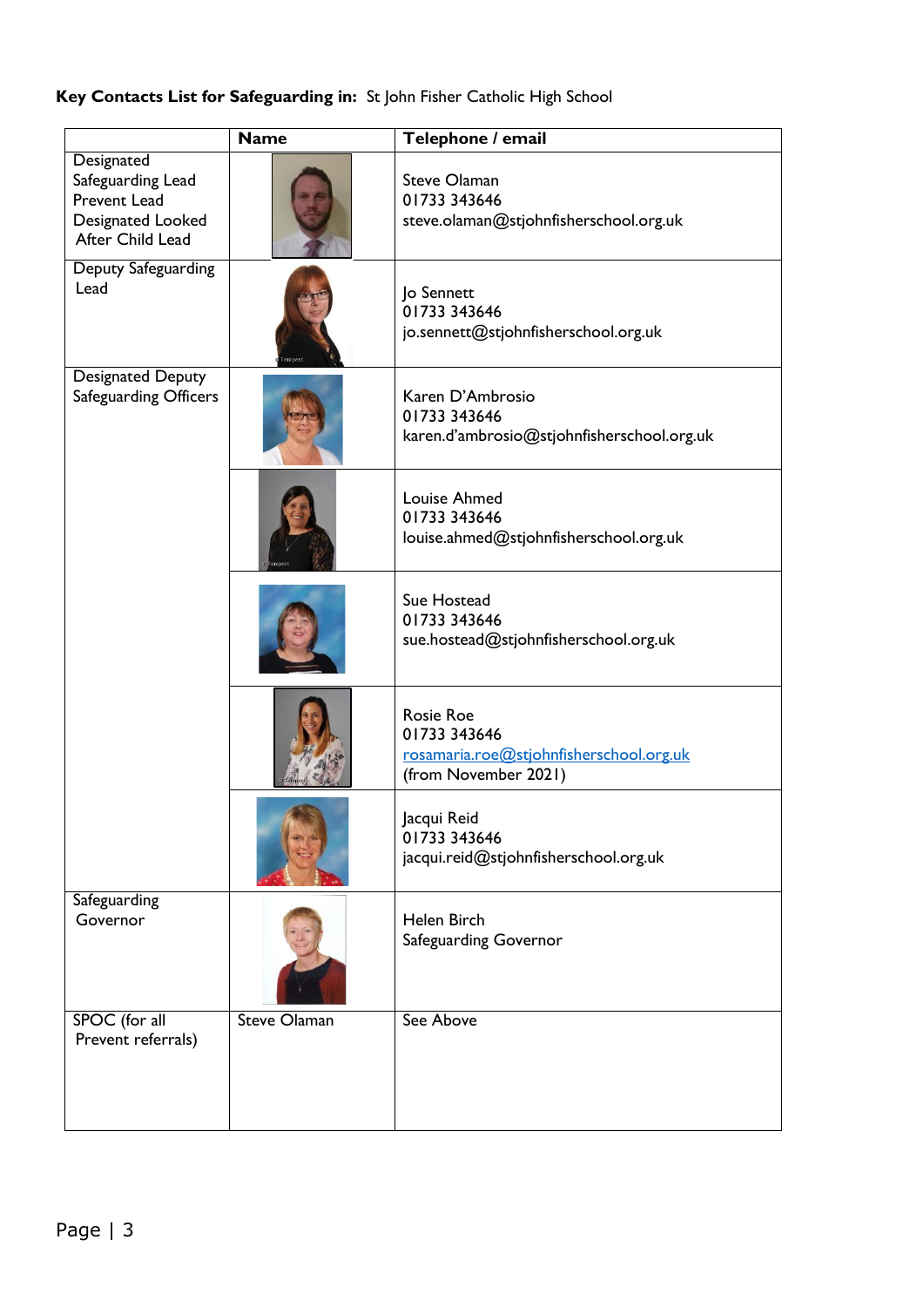## **Key Local Contacts:**

|                       | <b>Name</b> | Telephone contact | Email                             |
|-----------------------|-------------|-------------------|-----------------------------------|
| <b>Contact Centre</b> |             | 01733 864170      |                                   |
|                       |             |                   |                                   |
| Out of hours          |             | 01733 234724      |                                   |
| <b>MASH</b>           |             | 01480 847743      | Mash.cp@cambs.pnn.police.uk       |
| <b>Police Child</b>   |             | or                |                                   |
| Abuse                 |             | 101/999           |                                   |
| Investaigation        |             | (in an emergency) |                                   |
| Unit                  |             |                   |                                   |
| Early Help            |             | 01733 863649      | helpwithcaf@peterborough.gov.uk   |
| Designated            |             | 01733 864042      | Gisela.jarman@peterborough.gov.uk |
| Officer               |             |                   |                                   |
| (LADO)                |             |                   |                                   |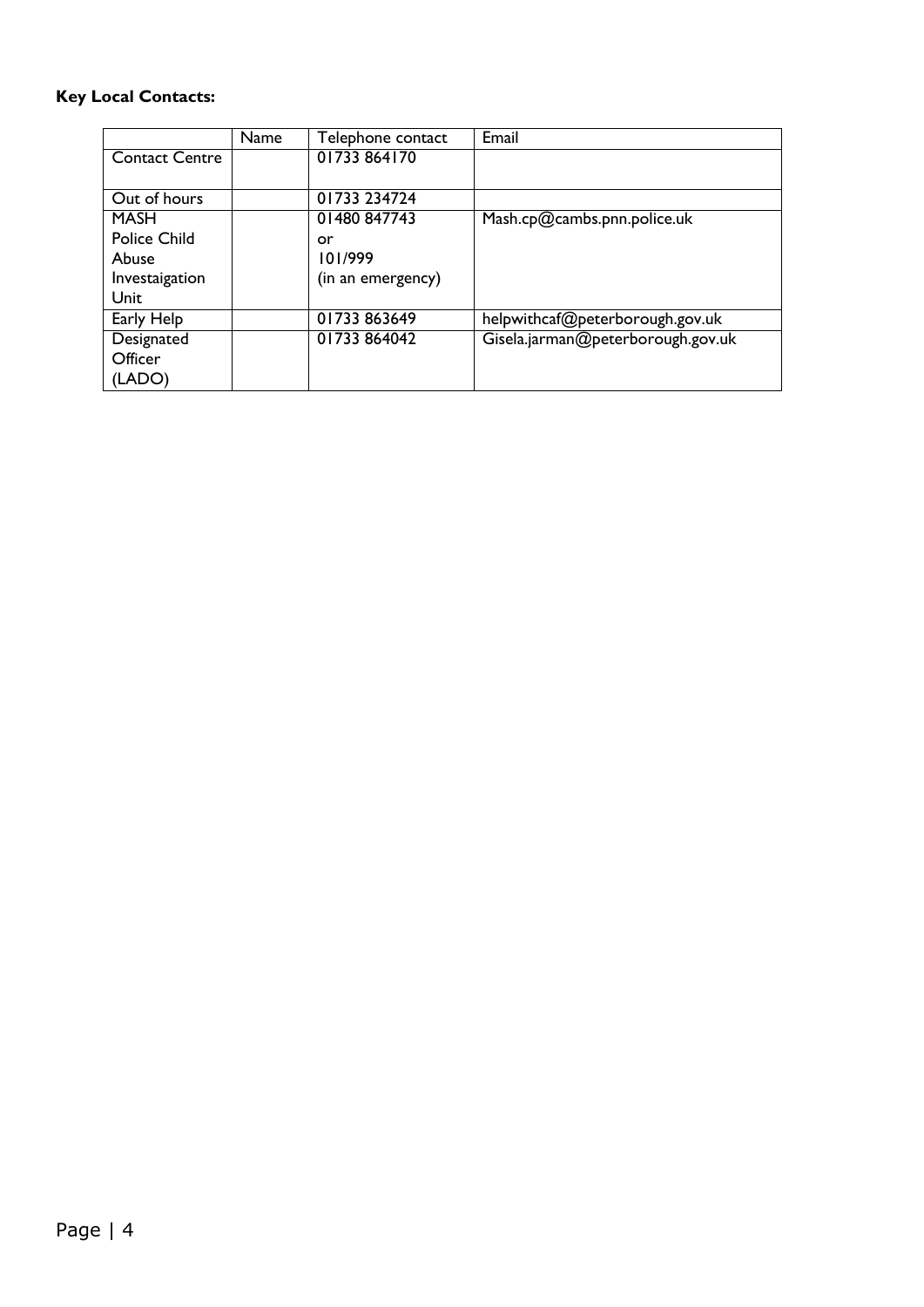#### **INTRODUCTION**

St John Fisher Catholic High School fully recognises the responsibility it has under section 157/175 of the Education Act 2002 to have arrangements in place to safeguard and promote the welfare of children.

This responsibility is more fully explained in the statutory guidance for schools and colleges 'Keeping Children Safe in Education' (September 2021). All staff must be made aware of their duties and responsibilities under part one of this document, which are set out below.

Staff should read the above document together with 'Annex B' of 'Keeping Children Safe in Education', 2021 and 'What to do if you're worried a child is being abused: Advice for practitioners' (March 2015) if they are working directly with children. For those staff who do not work directly with children or where English is a second language, Annex A can be issued instead but this is a matter for the school/college to decide.

Through their day-to-day contact with pupils and direct work with families all staff in school have a responsibility to:

- Identify concerns early to prevent them from escalating;
- Provide a safe environment in which children can learn;
- Identify children who may benefit from early help;
- Know what to do if a child tells them he/she is being abused or neglected;
- Follow the referral process if they have a concern.

This policy sets out how the school's governing body discharges its statutory responsibilities relating to safeguarding and promoting the welfare of children who are pupils at the school. Our policy applies to all staff, paid and unpaid, working in the school including governors. Teaching assistants, mid-day supervisors, office staff as well as teachers can be the first point of disclosure for a child. Concerned parents/carers may also contact the school and its governors.

It is consistent with the Safeguarding Children Partnership Board procedures.

#### **There are four main elements to our policy:**

**PREVENTION** through the teaching and pastoral support offered to pupils and the creation and maintenance of a whole school protective ethos;

**PROCEDURES** for identifying and reporting cases, or suspected cases, of abuse. The definitions of the four categories of abuse are attached (see Appendix A);

**SUPPORTING CHILDREN** particularly those who may have been abused or witnessed violence towards others;

PREVENTING UNSUITABLE PEOPLE WORKING WITH CHILDREN Processes are followed to ensure that those who are unsuitable to work with children are not employed.

This policy is available to parents on request and is on the school website.

#### 1.0 **PREVENTION**

- 1.1 We recognise that high self-esteem, confidence, supportive friends and good lines of communication with a trusted adult help to protect children.
- 1.2 The school will therefore: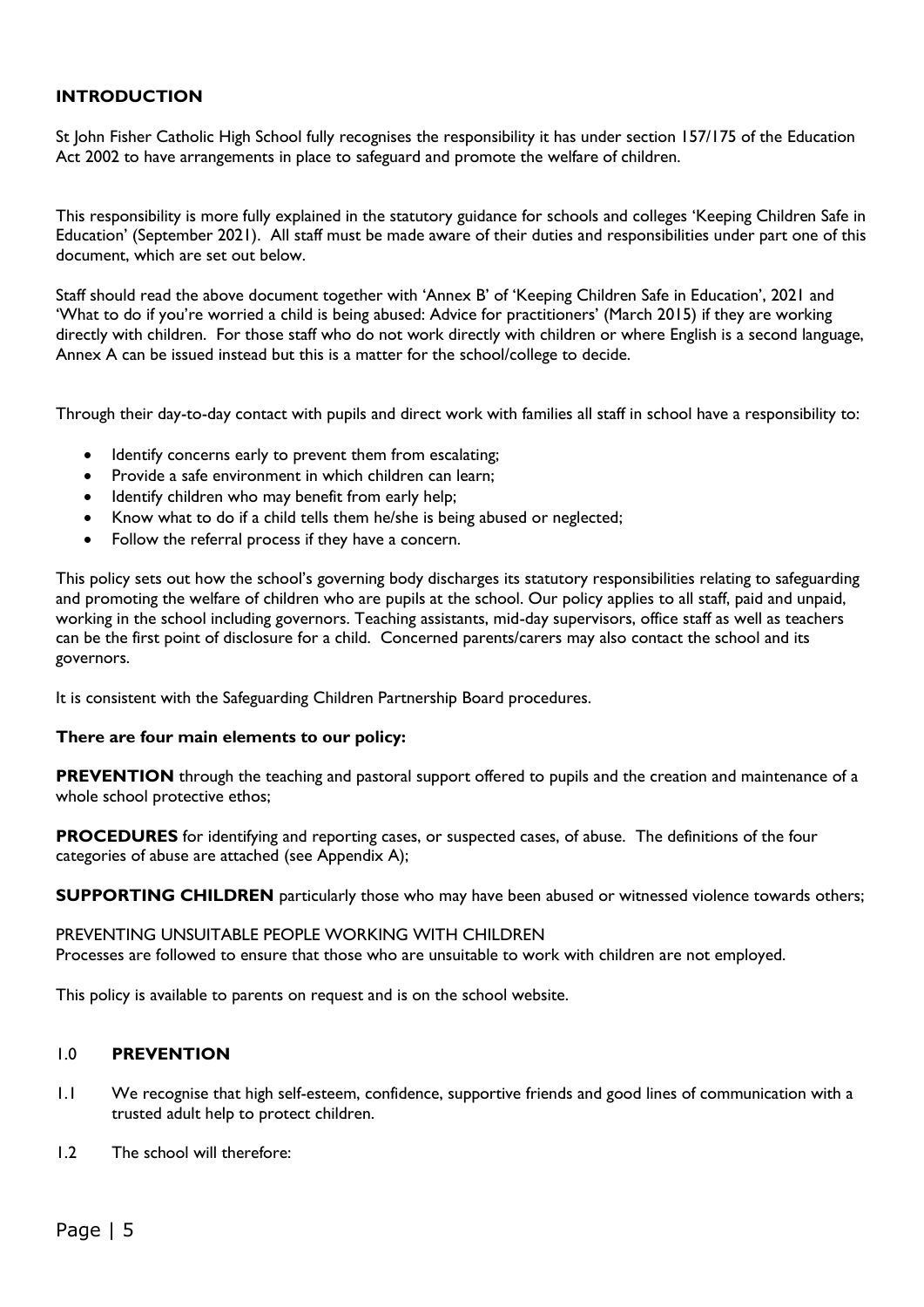- 1.2.1 Establish and maintain an environment where children feel safe, including in a digital context, and are encouraged to talk and are listened to.
- 1.2.2 Ensure children know that there are adults in the school whom they can approach if they are worried or in difficulty and their concerns will be taken seriously and acted upon as appropriate.
- 1.2.3 Incorporate into the curriculum, activities and opportunities which equip children with the skills they need to stay safer from abuse in all contexts, including:
	- How to: determine whether other children, adults or sources of information are trustworthy: judge when a family, friend, intimate or other relationship is unsafe (and to recognise this in others' relationships); and, how to seek help or advice, including reporting concerns about others, if needed
	- The characteristics of positive and healthy friendships
	- That some types of behaviour within relationships are criminal, including violent behaviour and coercive control
	- What constitutes sexual harassment and sexual violence and why these are always unacceptable
	- About online risks, including that any material someone provides has the potential to be shared online and the difficulty of removed potentially compromising material placed online
	- What to do and where to get support to report material or manage issues online
	- The impact of viewing harmful content
	- That specifically explicit material e.g. pornography presents a distorted picture of sexual behaviours, can damage the way people see themselves in relation to others and negatively affect how they behave towards sexual partners.
	- That sharing and viewing indecent images of children (including those created by children) is a criminal offence which carries severe penalties including jail
	- The concepts of, and laws relating to, sexual consent, sexual exploitation, abuse, grooming, coercion, control, harassment, rape, domestic abuse, forced marriage, honour-based abuse and FGM and how they can affect current and future relationships.
	- How people can actively communicate and recognise consent from others, including sexual consent and how and when that can be withdrawn (in all contexts including online).
- 1.2.4 Advice and resources on the teaching of personal safety skills at KS3 and KS4 is available from the PSHE Service of from the Education Safeguarding Team and also from Emeline Moins, PSHE Co-ordinator.
- 1.2.5 We use Safer Corridors Toolkit developed by the Cambridgeshire PHSE Service which supports schools and colleges in preventing and reducing sexual violence and harassment and responding to incidents.

#### **1.3 Prevention of Peer on Peer Abuse**

We recognise that peer on peer abuse can manifest itself in many ways. This can include but is not limited to: bullying (including cyberbullying, prejudice-based and discriminatory bullying); abuse within intimate partner relationships; physical abuse such as hitting, kicking, shaking, biting, hair pulling, or otherwise causing physical harm; sexual violence and sexual harassment; consensual and non-consensual sharing of nudes and semi-nudes images and/or videos; causing someone to engage in sexual activity without consent, such as forcing someone to strip, touch themselves sexually, or to engage in sexual activity with a third party; upskirting part of the Voyeurism (Offences) Act, April 2019) and initiation/ hazing type violence and rituals. Addressing inappropriate behaviour (even if it appears to be relatively innocuous) can be an important intervention that helps prevent problematic, abusive and/or violent behaviour in the future.

- 1.3.1 **All** forms of peer on peer abuse are unacceptable and will be taken seriously.
- 1.3.2 The school will therefore:
- 1.3.3 Create a whole school protective ethos in which peer on peer abuse, including sexual violence and sexual harassment will not be tolerated.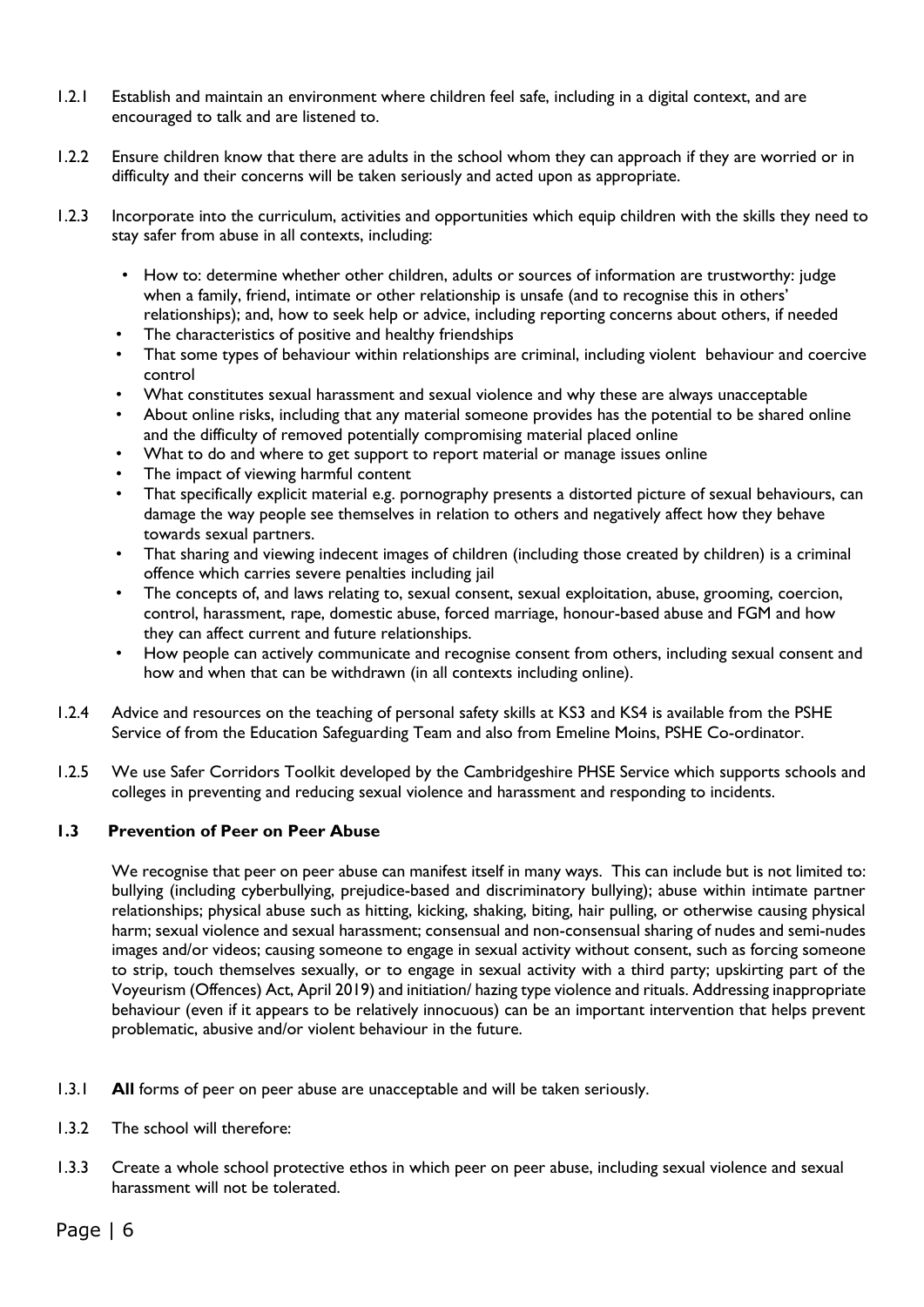- 1.3.4 Provide training for staff about recognising and responding to peer on peer abuse, including raising awareness of the gendered nature of peer abuse, with girls more likely to be victims and boys perpetrators.
- 1.3.5 Ensure that staff do not dismiss instances of peer on peer abuse, including sexual violence and sexual harassment as an inevitable part of growing up.
- 1.3.6 Include within the curriculum, information and materials that support children in keeping themselves safe from abuse, including abuse from their peers and online.
- 1.3.7 Provide high quality Relationship and Sex Education (RSE) and/or enrichment programmes, including teaching about consent.
- 1.3.8 Ensure that staff members follow the procedures outlined in this policy when they become aware of peer on peer abuse.
- 1.3.9 Staff should be aware that some groups are potentially more at risk. Evidence shows girls, children with special educational needs and disabilities (SEND) and LGBT children are at greater risk.

#### 2.0 **PROCEDURES**

2.1 We will follow the procedures set out in the Cambridgeshire and Peterborough Safeguarding Children Partnership Board 'Inter-Agency Procedures'. A copy of these procedures can be found on their website: <http://www.safeguardingcambspeterborough.org.uk/children-board/>

#### **2.2.1 The Designated Safeguarding Lead for Child Protection is:**

Steve Olaman, Deputy Headteacher

#### **2.2.2 The following members of staff have also received the Designated Safeguarding Lead training:**

Sue Hostead, Karen D'Ambrosio, Rosie Roe, Jacqui Reid, Kate Pereira, Jo Sennett & Louise Ahmed.

#### **2.2.3 The nominated governor for Safeguarding and Child Protection is:**

Helen Birch

- 2.3 The *Governing body* will:
- 2.3.1 Appoint a senior member of staff, from the leadership team, to the role of Designated Safeguarding Lead (DSL). The DSL will take lead responsibility for safeguarding and child protection. Whilst the activities of the DSL can be delegated to appropriately trained deputies, (Deputy Designated Safeguarding Lead, DDSL), the lead responsibility for safeguarding and child protection remains with the DSL and cannot be delegated.
- 2.3.2 Ensure that the role of DSL and DDSL is explicit in the role holder's job description.
- 2.3.3 Ensure that the DSL has the appropriate status and authority within the school to carry out the duties of the post. Give the DSL the time, funding, training, resources and support to provide advice and support to other staff on child welfare and child protection matters. (See 'Keeping Children Safe in Education, 2021 Annex C'). Ensure that the DSL and deputies have undertaken the two day training provided by the Education Safeguarding Team and that this training is updated **at least every two years.**
- 2.3.4 Ensure that in addition to the formal training set out above, the DSL and DDSLs refresh their knowledge and skills e.g. via bulletins, meetings or further reading **at least annually**.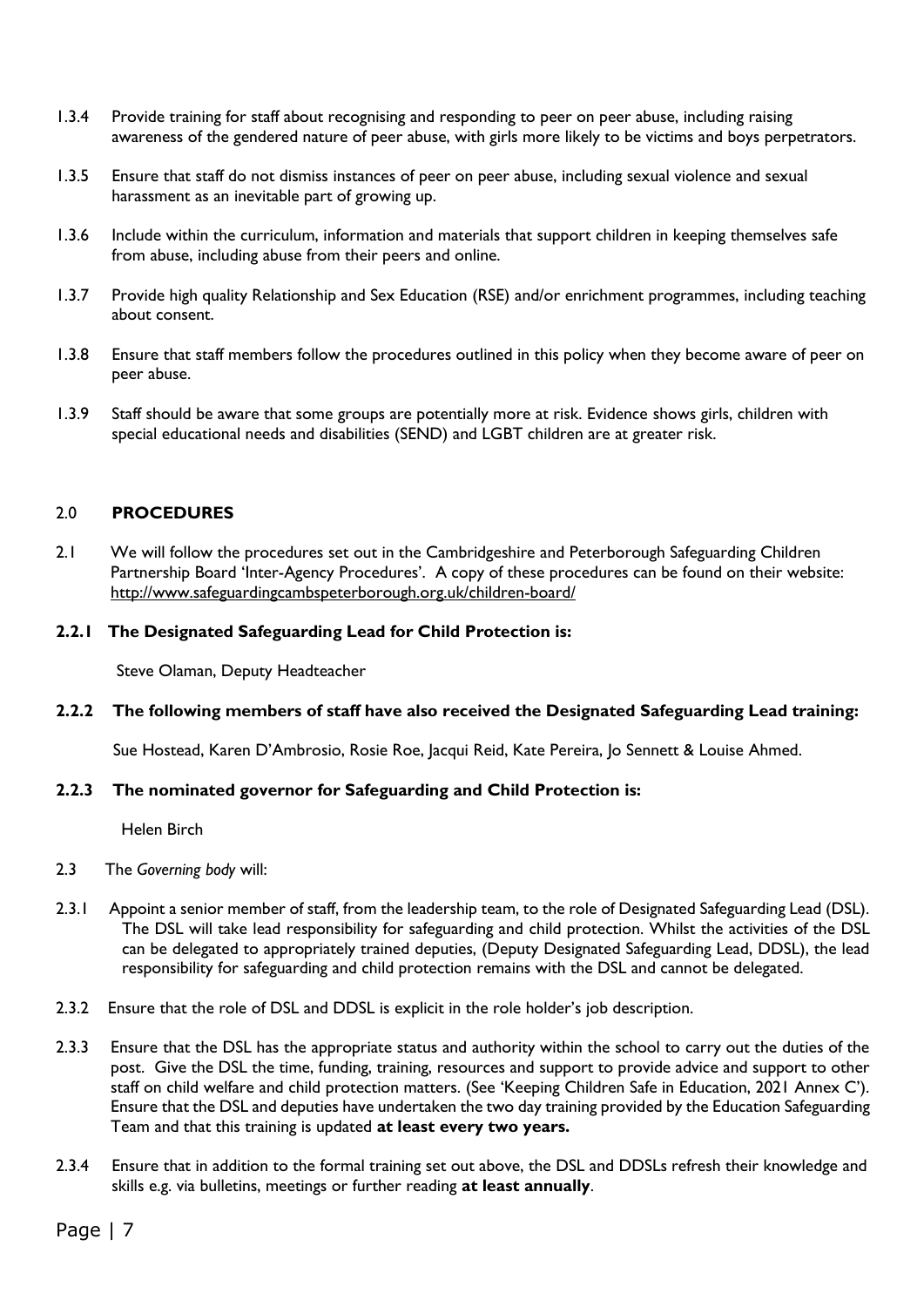2.3.5 Ensure that every member of staff, paid and unpaid, and the governing body knows who the Designated Safeguarding Leads and Deputies are and the procedures for passing on concerns from the **point of induction**.

Staff members are required to log a concern via CPOMS and submit it to the DSL/ DDSL within 30 minutes of incident or event.

- 2.3.6 Ensure that the DSL or DDSL are always available (during school hours, during term-time) to discuss any safeguarding concerns. Staff should use CPOMS to alert DSL and DDSL and this will be dealt with by the designated Safeguarding team. The designated Safeguarding team, during holidays will email staff to confirm they have received the referral.
- 2.3.7 Liaise with the three safeguarding partners (Local Authority, clinical commissioning group and police) as appropriate and work with other agencies in line with Working Together to Safeguard Children, 2018.
- 2.3.8 Nominate a governor for safeguarding and child protection who has undertaken appropriate training.
- 2.3.8 Ensure every member of staff and every governor knows:
	- the name of the designated safeguarding leads/deputies and their role;
	- how to identify the signs of abuse and neglect;
	- how to pass on and record concerns about a pupil;
	- that they have an individual responsibility to be alert to the signs and indicators of abuse; and for referring safeguarding concerns to the DSL/DDSL;
	- that they have a responsibility to provide a safe environment in which children can learn;
	- where to find the Inter Agency Procedures on the Safeguarding Children Partnership Board website;
	- their role in the early help process;
	- the process for making referrals to children's social care.
	- the safeguarding response to children who go missing in education.
- 2.3.9 Ensure all staff members undergo safeguarding and child protection training at induction. Ensure that staff training is regularly updated and that in addition to this training all staff members receive regular safeguarding and child protection updates as required **but at least annually.**
- 2.3.10 Ensure that all staff, paid and unpaid, recognise their duty and feel able to raise concerns about poor or unsafe practice in regard to children and that such concerns are addressed sensitively and effectively in a timely manner in accordance with agreed whistle-blowing policies.
- 2.3.11 Ensure that parents are informed of the responsibility placed on the school and staff in relation to child protection by setting out these duties in the school prospectus and website*.*
- 2.3.12 Ensure that this policy is available publicly either via the school website*,* www.stjohnfisherschool.org.uk or by other means*.*
- 2.3.13 Help promote educational outcomes by sharing the information about the welfare, safeguarding and child protection issues that children who have or have had a social worker are experiencing with teachers and school and college leadership staff.
- 2.3.14 Where pupils are educated off site or in alternative provision, the school and the provider will have clear procedures about managing safeguarding concerns between the two agencies. Written confirmation that the alternative provider has carried out appropriate safeguarding checks on individuals working at the establishment will be sought by the school. Year 12/13 students who attend the Kings School are informed of Safguarding Procedures at their induction and copies are sent to St John Fisher School.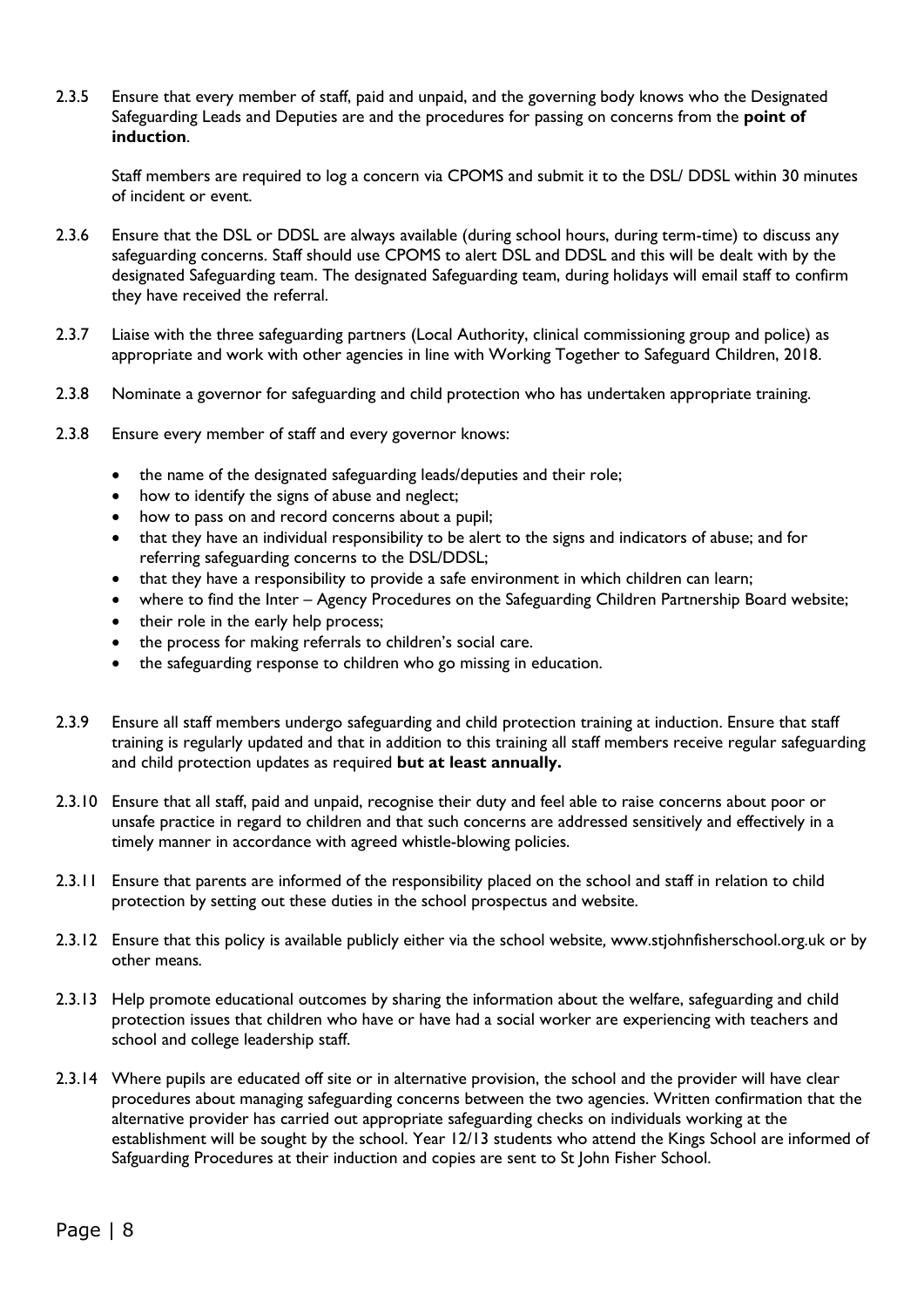#### 2.4 **Liaison with Other Agencies**

The school will:

- 2.4.1 Work to develop effective links with relevant services to promote the safety and welfare of all pupils.
- 2.4.2 Co-operate as required, in line with 'Working Together to Safeguard Children,' (July 2018), with key agencies in their enquiries regarding child protection matters including attendance and providing written reports at child protection conferences and core groups.
- 2.4.3 Notify the relevant Social Care Team immediately if:
	- it should have to exclude a pupil who is subject to a Child Protection Plan (whether fixed term or permanently);
	- there is an unexplained absence of a pupil who is subject to a Child Protection Plan;
	- there is any change in circumstances to a pupil who is subject to a Child Protection Plan.
- 2.4.4 When a pupil who is subject to a child protection plan leaves, information will be transferred to the new school immediately. The Child Protection Chair and Social Work Team will also be informed.

As stated in COVID 19 guidance school arrangements, 31.03.2020, where children join from other settings, we will require confirmation from DSL whether they have a safeguarding or SEN statement. The school must provide the file securely before the child begins at our school and a call made by our DSL or DDSL to discuss how to keep the child safe. Please see guidance for COVID 19, March 2020 for further details.

#### 2.5 **Record Keeping**

The school will:

- 2.5.1 Keep clear, detailed, accurate, written records of concerns about children (noting the date, event and action taken), even where there is no need to refer the matter to Social Care immediately.
- 2.5.2 All concerns, discussions and decisions made, and the reasons for those decisions, should be recorded in writing. It is good practice to keep concerns and referrals in a separate safeguarding file for each child.
- 2.5.3 Records should include:
	- a clear and comprehensive summary of the concern;
	- details of how the concern was followed up and resolved;
	- a note of any action taken, decisions reached and the outcome.
- 2.5.4 Ensure School Safeguarding records are stored on CPOMS.
- 2.5.5 Ensure all relevant safeguarding records are sent to the receiving school or establishment when a pupil moves schools, within five days, in accordance with 'Keeping Children Safe in Education, 2021, (page 148) and the Education Safeguarding Team's Guidance on Keeping and Managing Child Safeguarding Records. The DSL will consider whether it would be appropriate to share information with the new school/college in advance of a child leaving.
- 2.5.4 Make parents aware that such records exist except where to do so would place the child at risk of harm.
- 2.5.5 Ensure all actions and decisions are be led by what is considered to be in the best interests of the child.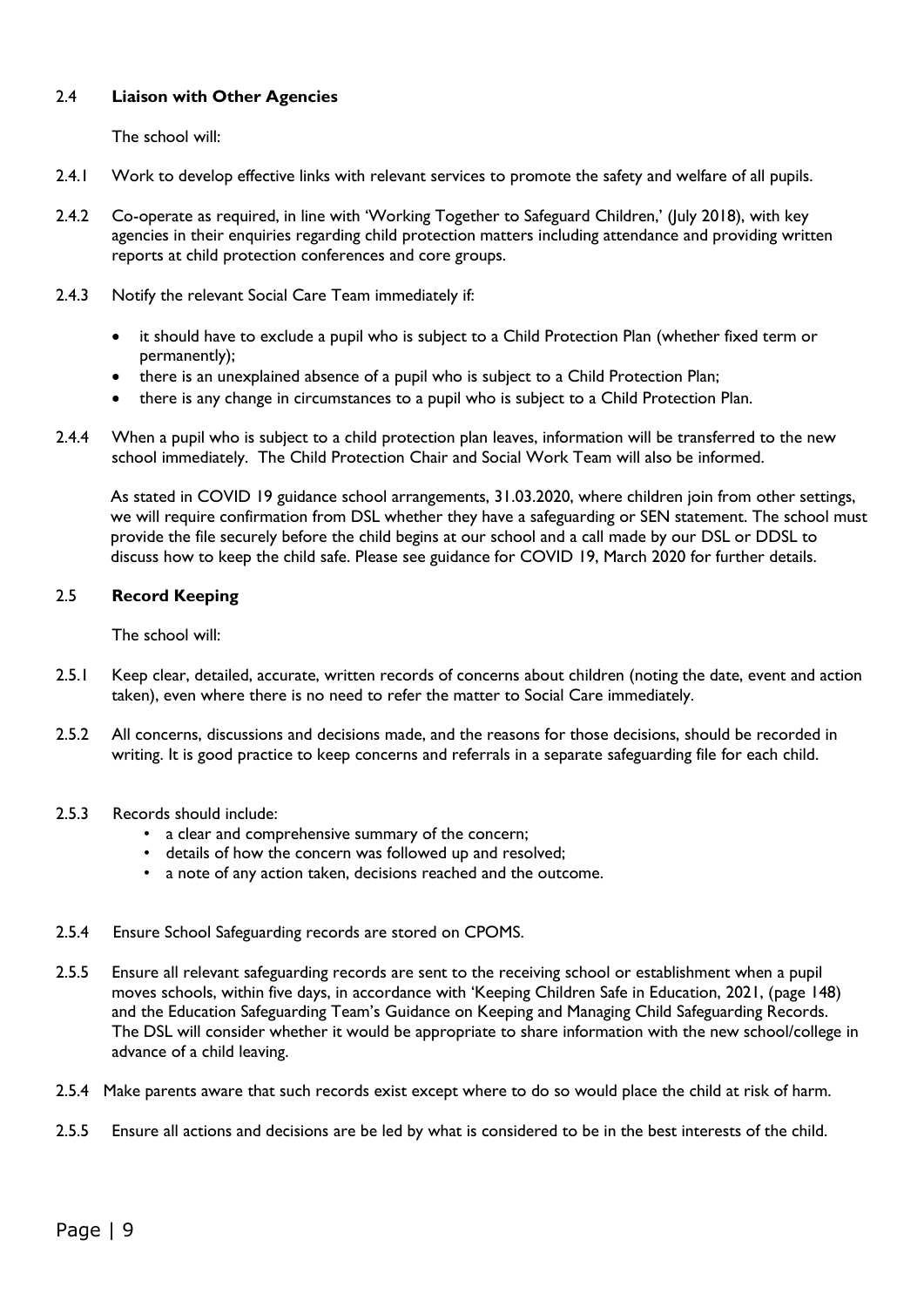#### 2.6 **Confidentiality and information sharing**

2.6.1 Information about children and their families is defined as 'special category data', i.e. information that identifies a living individual. Collection, storage and sharing of personal data is governed by the UK General Data Protection Regulations (UK GDPR) and the Data Protection Act 2018.

The school will:

- 2.6.2 Ensure staff and volunteers adhere to confidentiality protocols and that information is shared appropriately.
- 2.6.3 Ensure staff are aware that they have a professional responsibility to share information with other agencies in order to safeguard children, (as set out in 'Information sharing; Advice for practitioners providing safeguarding services to children, young people, parents and carers,' DfE, July 2018).
- 2.6.4 Ensure that if a member of staff receives a Subject Access Request (under the Data Protection Act 2018) from a pupil or parent they will refer the request to the DSL or Headteacher.
- 2.6.5 Ensure staff are clear with children that they cannot promise to keep secrets.

The Designated Safeguarding Lead/Deputies will:

- 2.6.6 Disclose information about a pupil to other members of staff on a 'need to know' basis. Parental consent may be required.
- 2.6.7 Aim to gain consent to share information and be mindful of situations where to do so would place a child at increased risk of harm. Information may be shared without consent if a person believes that there is good reason to do so, and that the sharing of information will enhance the safeguarding of a child in a timely manner.
- 2.6.8 Record when decisions are made to share or withhold information, who information has been shared with and why. (See 'Working Together to Safeguard Children,' July 2018)
- 2.6.9 In cases where the 'serious harm test' is met, schools must withhold providing the data in compliance with schools' obligations under the Data Protection Act 2018 and the UK GDPR. Where in doubt schools should seek independent legal advice.
- 2.6.10 Seek advice about confidentiality from outside agencies if required. (See 'Information sharing; Advice for practitioners providing safeguarding services to children, young people, parents and carers,' DfE, July 2018).

#### 2.7 **Communication with Parents/Carers**

The school will:

- 2.7.1 Ensure that parents/carers are informed of the responsibility placed on the school and staff in relation to child protection by setting out its duties in the school prospectus/website.
- 2.7.2 Undertake appropriate discussion with parents/carers prior to involvement of another agency, unless the circumstances preclude this action.
- 2.7.3 Discuss with Children's Social Care if the school believes that notifying parents could place the child or another person at immediate risk of harm or prejudice the prevention or detection of crime.
- 2.7.4 Record what discussions have taken place with parents or if a decision has been made not to discuss it with parents, the rationale must be recorded. Records may subsequently be disclosable to relevant partner agencies if Child Protection proceedings commence, (see 2.6.1)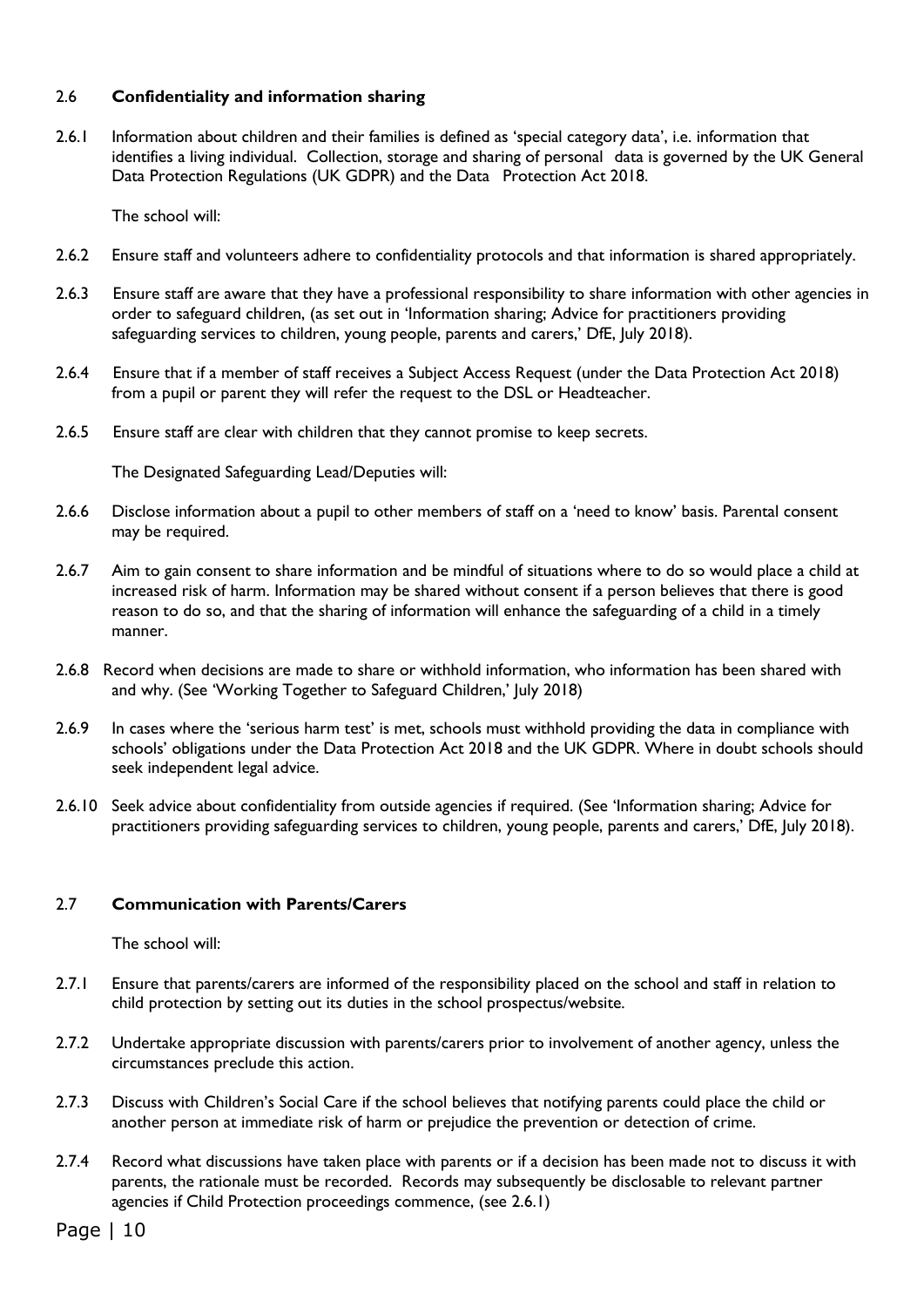#### 2.8 **Dealing with Sexual Violence and Sexual Harassment between children**

- 2.8.1 Sexual violence and sexual harassment can occur between two children of any age and sex from primary to secondary stage and into colleges. It can also occur online. It can also occur through a group of children sexually assaulting or sexually harassing a single child or group of children.
- 2.8.2 Children who are victims of sexual violence and sexual harassment will likely find the experience stressful and distressing. This will, in all likelihood, adversely affect their educational attainment and will be exacerbated if the alleged perpetrator(s) attends the same school or college. Sexual violence and sexual harassment exist on a continuum and may overlap, they can occur online and face to face (both physically and verbally) and are never acceptable.

The school will:

- 2.8.3 Be clear that sexual violence and sexual harassment will not be tolerated.
- 2.8.4 Provide training for staff on how to manage a report of sexual violence or sexual harassment.
- 2.8.5 Make decisions on a case-by-case basis.
- 2.8.6 Reassure victims that they are being taken seriously, offer appropriate support and take the wishes of the victim into account when decision making.
- 2.8.7 Implement measures to keep the victim, alleged perpetrator and if necessary other children and staff members, safe. Record any risk assessments and keep them under review.
- 2.8.8 Give consideration to the welfare of both the victim(s) and perpetrator(s) in these situations.
- 2.8.9 Liaise closely with external agencies, including police and social care, when required.
- 2.8.10 Refer to 'Keeping Children Safe in Education Part Five', 2021, 'Sexual violence and sexual harassment between children in schools and colleges,' (DfE, September, 2021) for full details of procedures to be followed in such cases. Also see 'Sharing nudes and semi-nudes: advice for education settings working with children and young people' (UKCIS, December 2020)

#### **3.0 SUPPORTING CHILDREN**

The school recognises that any child may be subject to abuse and that mental health problems can, in some cases, be an indicator that a child has suffered or is at risk of suffering abuse, neglect or exploitation and as such will support all children by:

- 3.1 Providing curricular opportunities to encourage self-esteem and self-motivation.
- 3.2 Creating an ethos that actively promotes a positive, supportive and safe environment and values the whole community.
- 3.3 Applying the school's behaviour policy effectively. All staff will agree on a consistent approach, which focuses on the behaviour of the child but does not damage the pupil's sense of self-worth. The school will ensure that the pupil knows that some behaviour is unacceptable but s/he is valued and not to be blamed for any abuse which has occurred.
- 3.4 Liaise with the senior mental health lead where safeguarding concerns are linked to mental health in school/college for advice on case management.
- 3.5 Liaising with other agencies which support the pupil such as Social Care, Child and Adolescent Mental Health Services, Cambridgeshire Sexual Behaviour Service or Early Help Teams.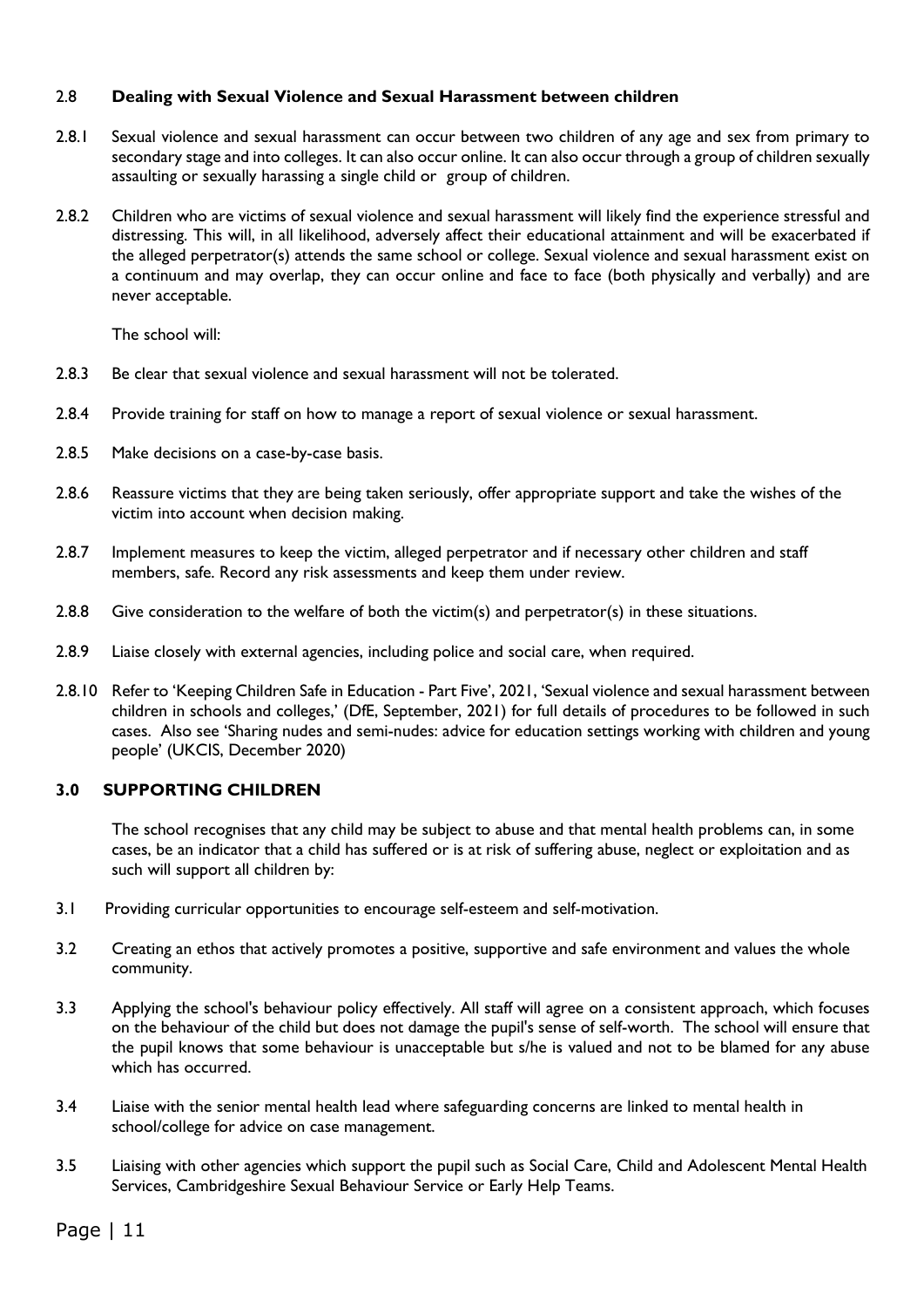- 3.6 Promote supportive engagement with parents and/or carers in safeguarding and promoting the welfare of children, including where families may be facing challenging circumstances
- 3.7 The school recognises that whilst any child may benefit from early help, staff are encouraged to consider the wider environmental factors present in a child's life which could pose a threat to their welfare or safety, (contextual safeguarding). Staff are required to be particularly alert to the potential need for early help for children in particular circumstances. Please see pages 8 – 9 of Keeping Children Safe in Education, 2021 for the complete list. The list includes:

#### **3.8 Children with Disabilities, Additional Needs or Special Educational Needs**

We recognise that, statistically, children with additional needs, special educational needs, emotional and behavioural difficulties and disabilities are most vulnerable to abuse. School staff who deal with children with complex and multiple disabilities and/or emotional and behavioural problems should be particularly sensitive to indicators of abuse*.* 

The school has pupils with emotional and behavioural difficulties and/or challenging behaviours. The school will support staff to decide appropriate strategies that will reduce anxiety for the individual child and raise self–esteem as part of an overall behaviour support plan agreed with parents/carers.

As part of the PSHE curriculum staff will teach children personal safety skills commensurate with their age, ability and needs. Children will be taught personal safety skills such as: how to recognise if they are feeling unsafe including within family relationships and friendships; how to ask for help; the difference between safe and unsafe secrets; the difference between safe and unsafe physical contact; and how recognise and manage risk including in a digital context. The content of lessons will be shared with parents/carers so that these skills can be supported at home.

The school has pupils who may have communication difficulties and we are aware that they are vulnerable to abuse because they are unable to express themselves to others. Instead such children will often exhibit changes in behaviours or signs and indicators of abuse recognised by staff with a good knowledge of the child.

Where necessary, the school will provide additional training to staff in the use of Makaton, PECS or other communication systems. Supervision by senior managers will be vigilant to create a protective ethos around the child.

We promote high standards of practice, including ensuring that disabled children know how to raise concerns, and have access to a range of adults with whom they can communicate.

#### **3.8.1 Young Carers**

The school recognises that children who are living in a home environment which requires them to act as a young carer for a family member or a friend, who is ill, disabled or misuses drugs or alcohol can increase their vulnerability and that they may need additional support and protection.

School will: seek to identify young carers; offer additional support internally; signpost to external agencies; be particularly vigilant to the welfare of young carers and follow the procedures outlined in this policy, referring to Early Help or Social Care as required if concerns arise.

#### **3.8.2 Children at Risk of Criminal Exploitation**

Criminal exploitation of children is a form of harm that is a typical feature of county lines activity. Drug networks or gangs exploit children and young people to carry drugs and money from urban areas to suburban and rural areas. Exploitation can occur even if activity appears to be consensual.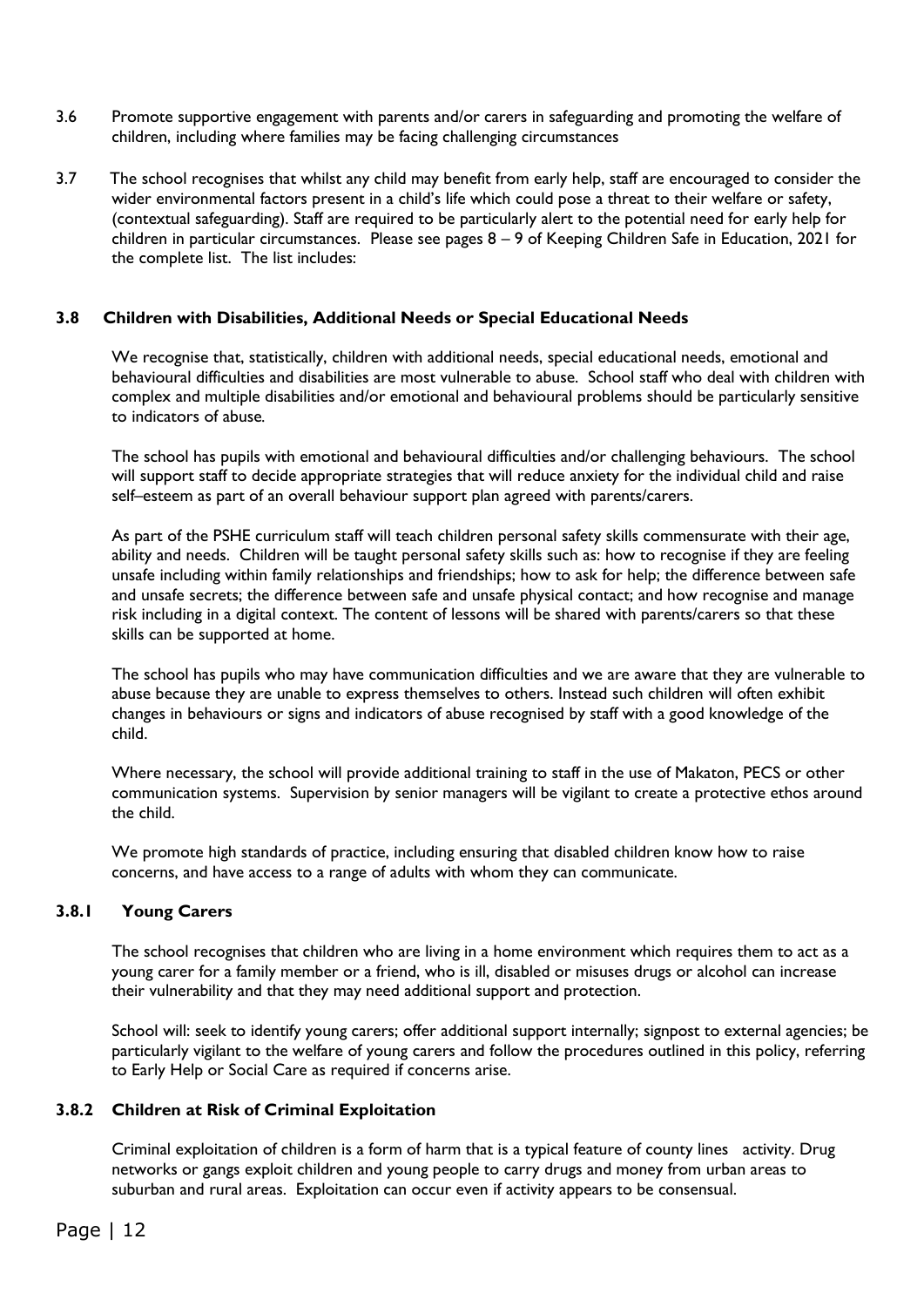All staff will consider whether children are at risk of abuse or exploitation in situations outside their families. School will address indicators of child criminal exploitation with staff through training. Staff will follow the procedures outlined in this policy if concerns of criminal exploitation arise.

The Designated Safeguarding Lead will complete Safeguarding Children Partnership Board's [Exploitation](http://www.safeguardingcambspeterborough.org.uk/wp-content/uploads/2018/05/Exploitation-CSECCE-Risk-Assessment-Tool.docx)  [\(CSE / Criminal/Gangs\) Risk Assessment and Management Tool](http://www.safeguardingcambspeterborough.org.uk/wp-content/uploads/2018/05/Exploitation-CSECCE-Risk-Assessment-Tool.docx) and refer to Social Care if there is a concern that a young person may be at risk of criminal exploitation.

The school recognises that young people who go missing can be at increased risk of child criminal exploitation, modern slavery and/or trafficking and has procedures in place to ensure appropriate response to children and young people who go missing, particularly on repeat occasions – (see 3.6.4).

#### **3.8.3 Children Frequently Missing Education**

School recognises that children going missing, particularly repeatedly, can act as a warning sign of a range of safeguarding possibilities including abuse, neglect, child sexual exploitation and child criminal exploitation, modern slavery, mental health problems, risk of substance abuse, risk of travelling to conflict zones, and risk of FGM or forced marriage.

The school monitors attendance of individual pupils closely, as outlined in the Attendance Policy, and analyses patterns of absence to aid early identification of concerning patterns of absence.

The school endeavors to hold more than one emergency contact for each pupil to provide additional options to make contact with a responsible adult when a child missing education is identified as a welfare and/or safeguarding concern.

When a child is missing from education, the school follows the procedure as set out in Cambridgeshire's Children Missing Education guidance. The school will inform the Education Welfare Officer and Social Care if a missing child is subject to a Child Protection Plan or there have been ongoing concerns.

#### **3.8.4 Children Misusing Drugs or Alcohol**

The discovery that a young person is misusing legal or illegal substances or reported evidence of their substance misuse is not necessarily sufficient in itself to initiate child protection proceedings but the school will consider such action in the following situations:

When there is evidence or reasonable cause:

- To believe the young person's substance misuse may cause him or her to be vulnerable to other abuse such as sexual abuse;
- To believe the pupil's substance related behaviour is a result of abuse or because of pressure or incentives from others, particularly adults;
- Where the misuse is suspected of being linked to parent/carer substance misuse.
- Where the misuse indicates an urgent health or safeguarding concern
- Where the child is perceived to be at risk of harm through any substance associated criminality

#### **3.8.5 Children at Risk of Child Sexual Exploitation**

Child sexual exploitation is a form of child sexual abuse. It occurs where an individual or group takes advantage of an imbalance of power to coerce, manipulate or deceive a child or young person under the age of 18 into sexual activity (a) in exchange for something the victim needs or wants, and/or (b) for the financial advantage or increased status of the perpetrator or facilitator. The victim may have been sexually exploited even if the sexual activity appears consensual. Child sexual exploitation does not always involve physical contact; it can also occur through the use of technology.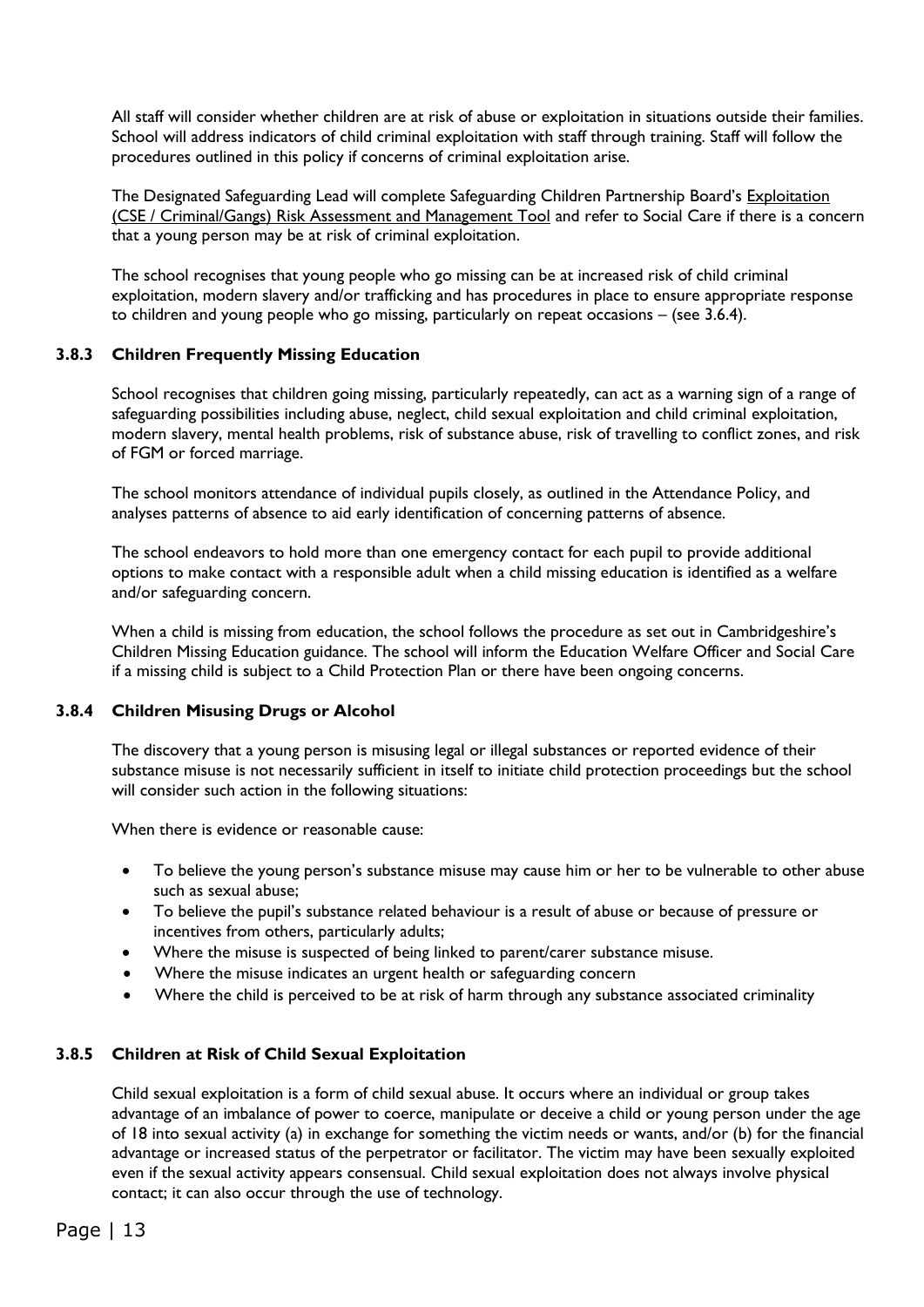CSE can be a one-off occurrence or a series of incidents over time and range from opportunistic to complex organised abuse. It can involve force and/or enticement-based methods of compliance and may, or may not, be accompanied by violence or threats of violence.

Potential indicators of sexual exploitation will be addressed within staff training, including raising awareness with staff that some young people who are being sexually exploited do not show any external signs of abuse and may not recognise it as abuse. Staff will follow the procedures outlined in this policy if concerns of child sexual exploitation arise.

The Designated Safeguarding Lead will complete the Safeguarding Children Partnership Board's [Exploitation](http://www.safeguardingcambspeterborough.org.uk/wp-content/uploads/2018/05/Exploitation-CSECCE-Risk-Assessment-Tool.docx)  [\(CSE / Criminal/Gangs\) Risk Assessment and Management Tool](http://www.safeguardingcambspeterborough.org.uk/wp-content/uploads/2018/05/Exploitation-CSECCE-Risk-Assessment-Tool.docx) and refer to Social Care if there is a concern that a young person may be at risk of CSE.

The school recognises that young people who go missing can be at increased risk of sexual exploitation and has procedures in place to ensure appropriate response to children and young people who go missing, particularly on repeat occasions (see 3.8.3).

#### **3.8.6 Children Living with Substance Misusing Parents/Carers**

Misuse of drugs and/or alcohol is strongly associated with Significant Harm to children, especially when combined with other features such as domestic violence.

When the school receives information about drug and alcohol abuse by a child's parents/carers they will follow appropriate procedures.

This is particularly important if the following factors are present:

- Use of the family resources to finance the parent's dependency, characterised by inadequate food, heat and clothing for the children
- Children exposed to unsuitable caregivers or visitors, e.g. customers or dealers
- The effects of alcohol leading to an inappropriate display of sexual and/or aggressive behaviour
- Chaotic drug and alcohol use leading to emotional unavailability, irrational behaviour and reduced parental vigilance
- Disturbed moods as a result of withdrawal symptoms or dependency
- Unsafe storage of drugs and/or alcohol or injecting equipment
- Drugs and/or alcohol having an adverse impact on the growth and development of the unborn child

#### **3.8.7 Children Living with Domestic Abuse**

The Domestic Abuse Act 2021 introduces the first ever statutory definition of domestic abuse and recognises the impact of domestic abuse on children, as victims in their own right, if they see, hear or experience the effects of abuse.

All children can witness and be adversely affected by domestic abuse in the context of their home life where domestic abuse occurs between family members. Experiencing domestic abuse and/or violence can have a serious, long lasting emotional and psychological impact on children. In some cases, a child may blame themselves for the abuse or may have had to leave the family home as a result.

Young people can also experience domestic abuse within their own intimate relationships. This form of peer on peer abuse is sometimes referred to as 'teenage relationship abuse'. Depending on the age of the young people, this may not be recognised in law under the statutory definition of 'domestic abuse' (if one or both parties are under 16).

Domestic Abuse is defined as any incident or pattern of incidents of controlling, coercive or threatening behaviour, violence or abuse between those aged 16 or over who are 'personally connected' regardless of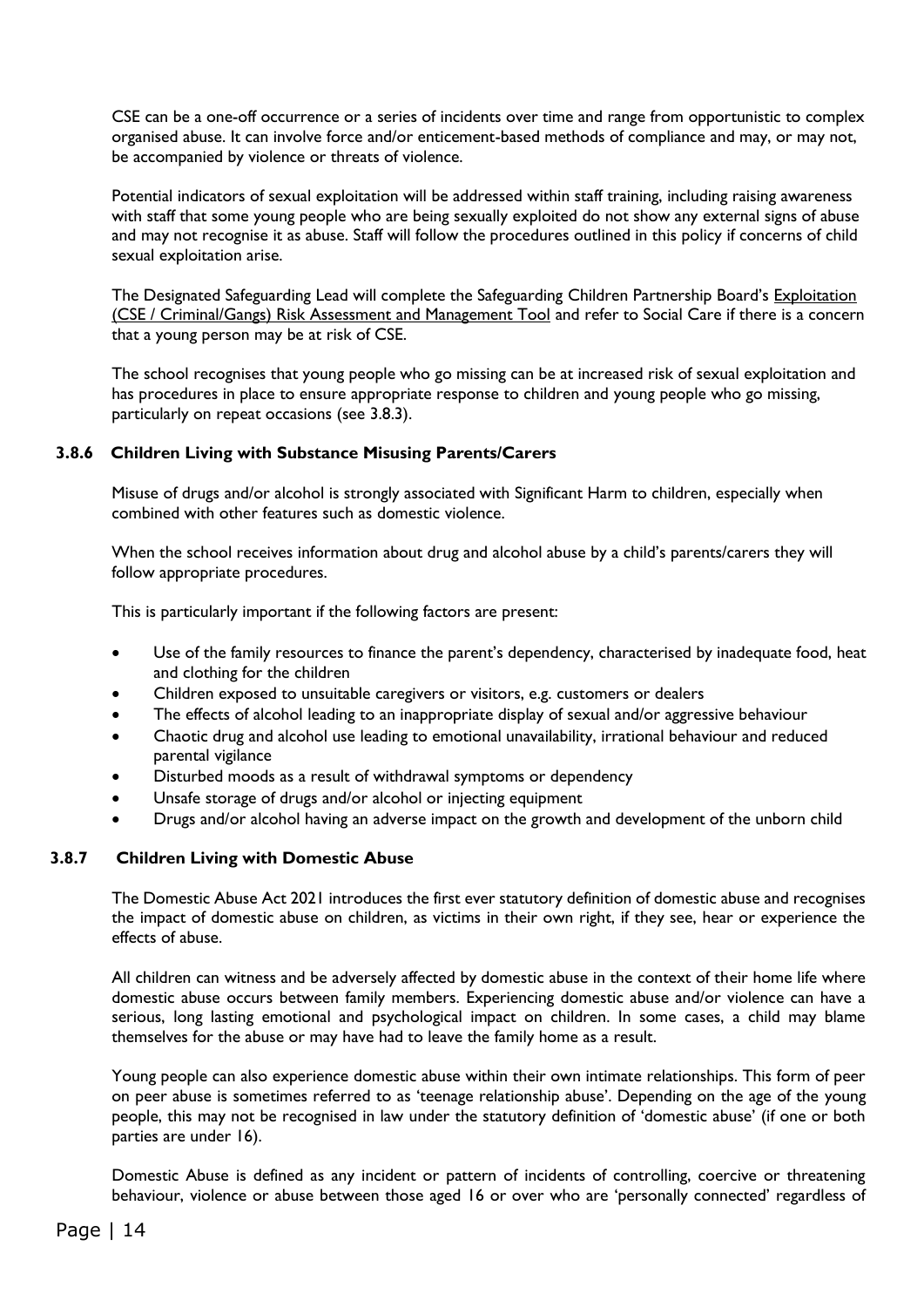gender or sexuality. This can encompass but is not limited to the following types of abuse: psychological, physical, sexual, financial and emotional, coercive or controlling behaviour.

The school recognises that where there is Domestic Abuse in a family, the children/young people will always be affected; the longer the violence continues, the greater the risk of significant and enduring harm, which they may carry with them into their adult life and relationships. Domestic Abuse can also affect children in their personal relationships as well as in the context of home life.

Staff will follow the procedures outlined in this policy if concerns of Domestic Abuse arise. The school will vigilantly monitor the welfare of children living in domestic abuse households, offer support to them and contribute to any Multi-Agency Risk Assessment Conference (MARAC) safety plan as required.

At St John Fisher Catholic High School we are working in partnership with Cambridgeshire Police and Peterborough City Council to identify and provide appropriate support to pupils who have experienced domestic abuse in their home; this scheme is called Operation Encompass.

In order to achieve this, Cambridgeshire's Education Safeguarding Team will share police information of all domestic incidents, where one of our pupils has been present, with the Designated Safeguarding Lead(s) (DSL)/Domestic Abuse (DA) Lead.

On receipt of any information, the DSL/DA Lead will decide on the appropriate support the child may require. The Operation Encompass information is stored in line with all other confidential safeguarding and child protection information. All information sharing and resulting actions will be undertaken in accordance with the 'Cambridgeshire and Peterborough *Joint Agency Protocol for Domestic Abuse – Notifications to Schools, Colleges and Early Years settings*'.

#### **3.8.8 Children at risk of 'Honour- Based' Abuse including Female Genital Mutilation**

So called 'honour-based' abuse (HBA) encompasses incidents which have been committed to protect or defend the honour of the family and/or community, including breast ironing, female genital mutilation (FGM) and forced marriage. The school takes these concerns seriously and staff are made aware of the possible signs and indicators that may alert them to the possibility of HBA through training. Staff are required to treat all forms of HBA as abuse and follow the procedures outlined in this policy.

FGM is a procedure involving the partial or total removal of the external female genitalia or other injury to the female genital organs. FGM is illegal in the UK. Any indication that a child is at risk of FGM, where FGM is suspected, or where the woman is under 18, will be dealt with under the child protection procedures outlined in this policy. Staff will report concerns to the DSL, who will make appropriate and timely referrals to social care. In these cases, parents will not be informed before seeking advice and the case will still be referred to social care even if it is against the pupil's wishes.

In accordance with the Female Genital Mutilation Act, it is a statutory duty for teachers in England and Wales to report 'known' cases of FGM in under-18s which they identify in the course of their professional work to the police. Teachers should still consider and discuss any such case with the DSL and involve social care as appropriate, but the teacher will personally report to the police that an act of FGM appears to have been carried out.

#### **3.8.8 Children who have returned home to their family from care**

The school recognises that a previously looked after child potentially remains vulnerable. School will vigilantly monitor the welfare of previously looked after children, keep records and notify Social Care as soon as there is a recurrence of a concern in accordance with the Cambridgeshire and Peterborough Safeguarding Children Partnership Board 'Inter - Agency Procedures.'

#### **3.8.9 Children showing signs of Abuse and/or Neglect**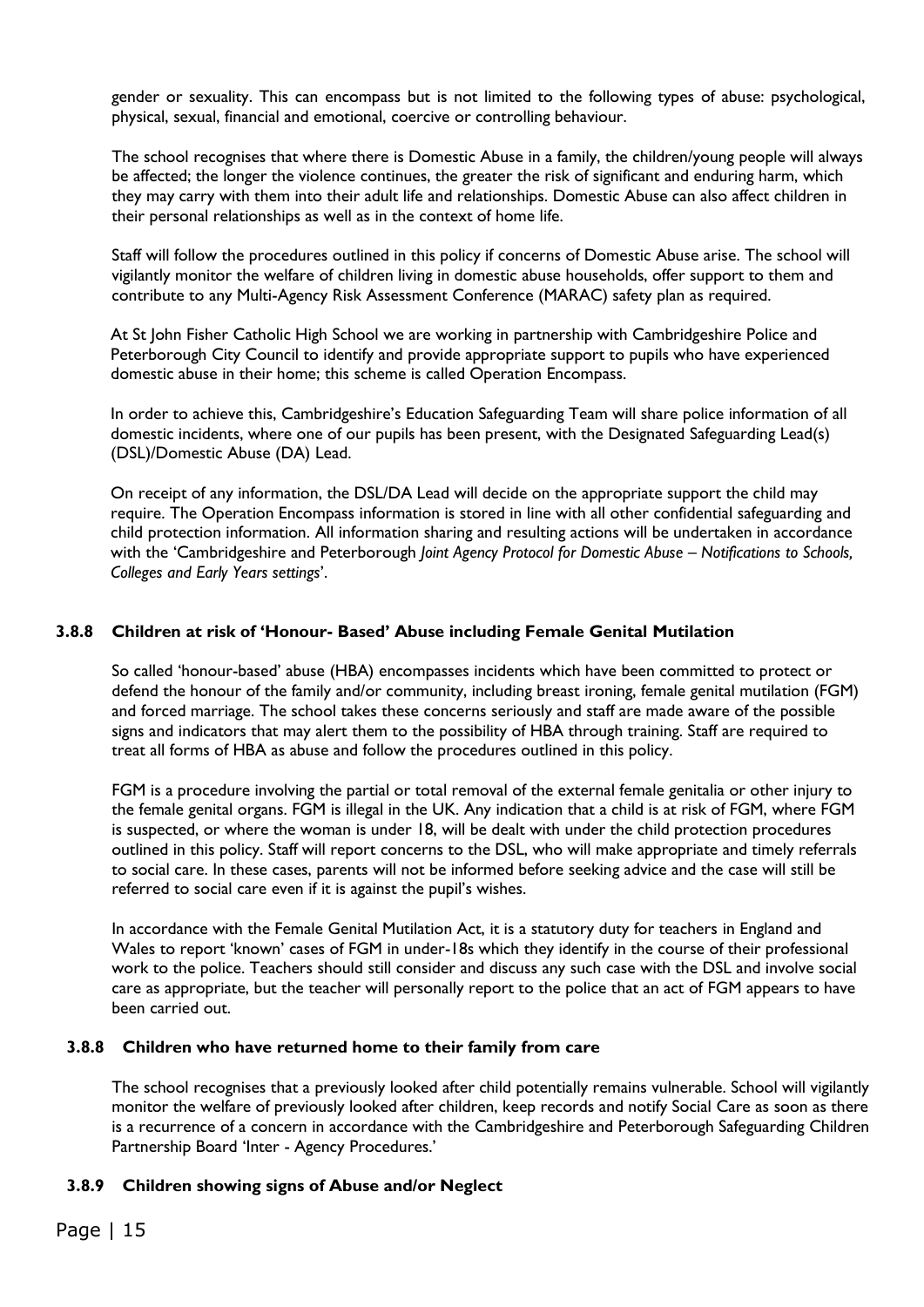School recognise that experiencing abuse or neglect may have an adverse impact on those children which may last into adulthood without appropriate intervention and support. School may be the only stable, secure and predictable element in the lives of children at risk. Children who have experienced abuse or neglect may display this through their own behaviour, which may be challenging and defiant or passive and withdrawn. We recognise that children may develop abusive behaviours and that these children may need to be referred on for appropriate support and intervention.

All staff should be aware that safeguarding incidents and/or behaviours can be associated with factors outside the school or college and/or can occur between children outside of these environments. All staff, but especially the designated safeguarding lead (and deputies) should consider whether children are at risk of abuse or exploitation in situations outside their families. Extra-familial harms take a variety of different forms and children can be vulnerable to multiple harms including (but not limited to) sexual exploitation, criminal exploitation, and serious youth violence.

School will provide training for staff to ensure that they have the skills to identify and report cases, or suspected cases, of abuse in accordance with the procedures outlined in this policy. The definitions of the four categories of abuse are attached (see Appendix A).

#### **3.8.10 Children at Risk of Radicalisation**

Children are vulnerable to extremist ideology and radicalisation. Similar to protecting children from other forms of harms and abuse, protecting children from this risk should be a part of a schools' or colleges' safeguarding approach.

The governing body will ensure that the DSL has undertaken Prevent awareness training and that all staff receive training about the Prevent duty.

Staff are required to be alert to changes in children's behavior which could indicate they need help or protection. Concerns that a child is at risk of radicalisation are referred to the DSL in the usual way. The school's designated safeguarding lead (and any deputies) should be aware of local procedures for making a Prevent referral.

See also 'The Prevent Duty, Departmental advice for schools and childcare providers', DfE (June 2015), and 'Revised Prevent Duty Guidance: for England and Wales,' HM Government, (July 2015).

#### **3.8.11 Privately Fostered Children**

Private fostering is when a child under the age of 16, (under 18 if disabled) is provided with care and accommodation by a person who is not a parent, person with parental responsibility for them or relative in their own home for 28 days or more.

The school will follow the mandatory duty to inform the local authority of any 'Private Fostering' arrangements and refer to the Specialist Fostering Team.

#### **3.8.12 Children who have Family Members in Prison**

The school is committed to supporting children and young people who have a parent or close relative in prison and will work with the family to find the best ways of supporting the child.

The school recognises that children with family members in prison are at risk of poor outcomes including: poverty, stigma, isolation, poor mental health and poor attendance.

The school will treat information shared by the family in confidence and it will be shared on a 'need to know' basis.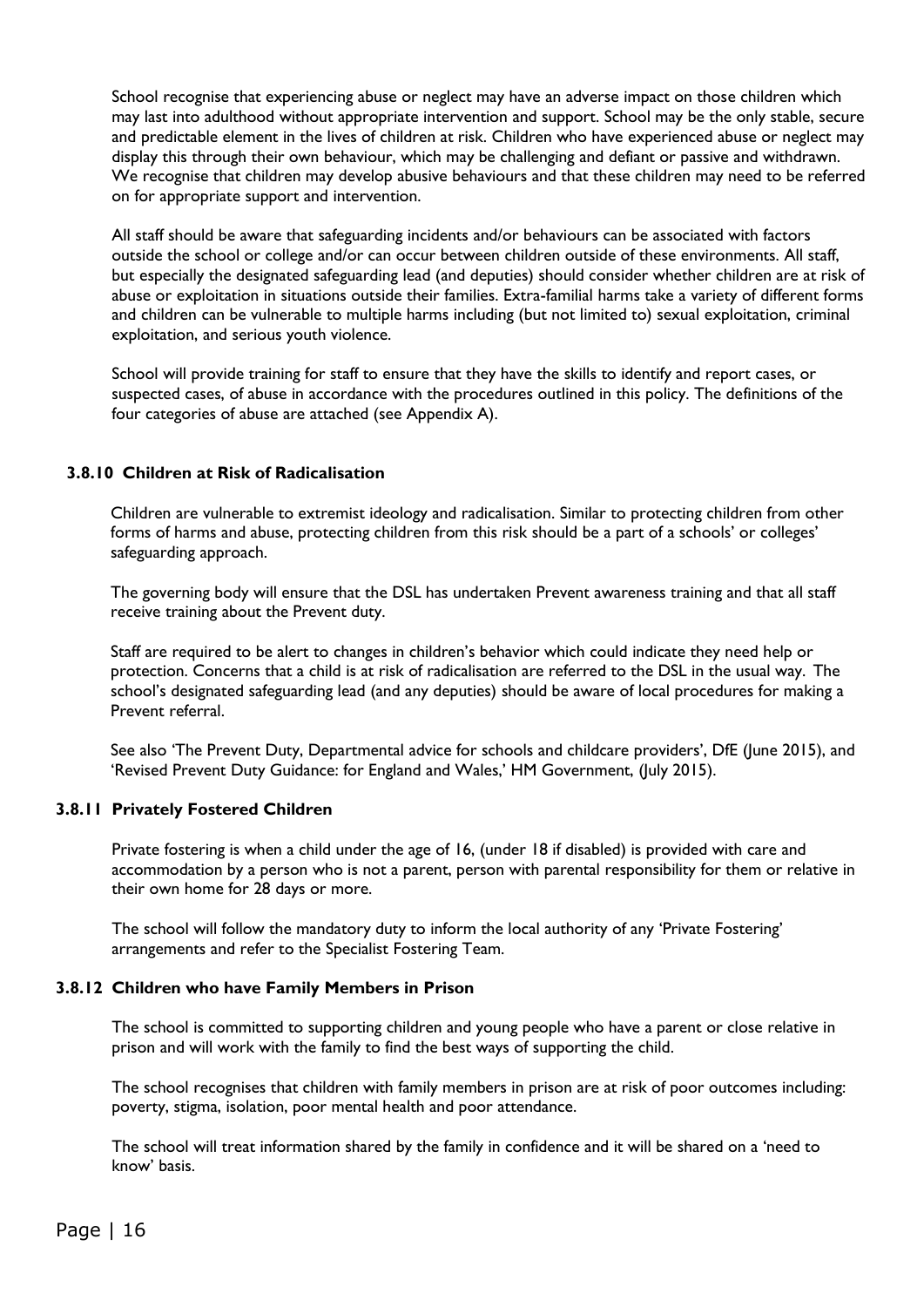The school will work with the family and the child to minimise the risk of the child not achieving their full potential.

#### **4.0 PREVENTING UNSUITABLE PEOPLE FROM WORKING WITH CHILDREN**

- 4.1 The school will operate safer recruitment practices including ensuring appropriate DBS and reference checks are undertaken according to Part three of 'Keeping Children Safe in Education' (2021). This section should be read in conjunction with the school's Safer Recruitment Policy.
- 4.2 The governing body will ensure that at least one of the persons who conducts an interview has completed safer recruitment training**.**

**The following members of staff have undertaken Safer Recruitment training:** Kate Pereira, Di Wentworth, Natasha Wilmore, Jo Sennett, Lee Bottrill and Kevin McCabe

#### **4.3 Allegations that may meet the harms threshold (Part Four, Section One)**

- 4.3.1 Any allegation of abuse made against a member of staff (including supply staff and volunteers) that meets the harms threshold as set out in Keeping Children Safe in Education, 2021, Part Four, Section One, will be reported straight away to the Head Teacher or Principal.
- 4.3.2 In cases where the Head Teacher or Principal is the subject of an allegation, it will be reported to the Chair of Governors. The school will follow the procedures set out in Part Four of 'Keeping Children Safe in Education', 2021.
- 4.3.3 The school will consult with the Local Authority Designated Officer (LADO) in the event of an allegation being made against a member of staff, volunteer or agency/supply staff and adhere to the relevant procedures set out in 'Keeping Children Safe in Education', 2021 *and the school's HR Policies, and seek advice from their HR provider.*
- 4.3.4 The Headteacher or Chair of Governors will ensure that all allegations are reported to the LADO within one working day. The LADO will advise on all further action to be taken.
- 4.3.5 Before contacting the LADO, schools and colleges should conduct basic enquiries in line with local procedures to establish the facts to help them determine whether there is any foundation to the allegation, being careful not to jeopardise any future police investigation.
- 4.3.6 Where the school or college identify a child has been harmed they should contact children's social care and as appropriate the police immediately.
- 4.3.7 School/college will consider:
	- **Looking after the welfare of the child** the designated safeguarding lead is responsible for ensuring that the child is not at risk and referring cases of suspected abuse to the local authority children's social care.
	- **Investigating and supporting the person subject to the allegation** the case manager should discuss with the LADO, the nature, content and context of the allegation, and agree a course of action.
- 4.3.8 The school will ensure that any disciplinary proceedings against staff, supply staff or volunteers relating to child protection matters are concluded in full even when the member of staff, supply staff or volunteer is no longer employed at the school and that notification of any concerns is made to the relevant authorities and professional bodies and included in references where applicable.
- 4.3.9 Staff (including supply staff and volunteers) who are the subject of an allegation have the right to have their case dealt with fairly, quickly, and consistently and to be kept informed of its progress. Suspension should not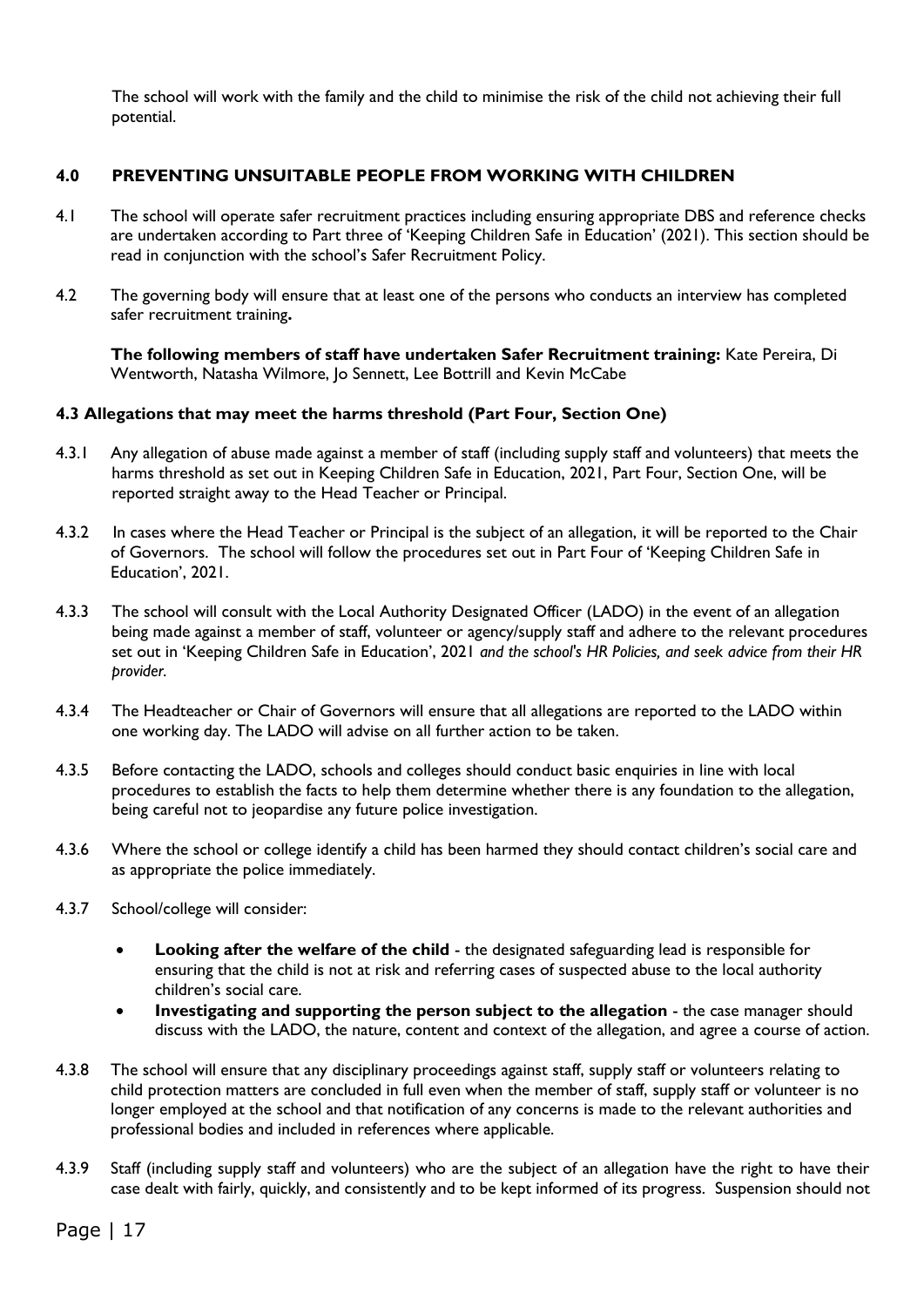be an automatic response when an allegation is reported. However, in some cases, staff may be suspended where this is deemed to be the best way to ensure that children are protected.

#### **4.4 Concerns that do not meet the harms threshold (Part Four, Section Two)**

- 4.4.1 Low level concerns that do not meet the harms threshold should be reported to the Headteacher/Principal. NB: The term low level does not mean that it is insignificant, it means that the behaviour towards a child does not meet the harms test.
- 4.4.2 In cases where the Head Teacher or Principal is the subject of an allegation, it will be reported to the Chair of Governors. The school will follow the procedures set out in Part Four of 'Keeping Children Safe in Education', 2021.
- 4.4.3 The school will deal with any such concern, no matter how small, where an adult working in or on behalf of the school or college may have acted in a way that:
	- is inconsistent with the staff code of conduct, including inappropriate conduct outside of work; and
	- does not meet the allegations threshold or is otherwise not considered serious enough to consider a referral to the LADO.
- 4.4.4 All low-level concerns should be recorded in writing. The record should include details of the concern, the context in which the concern arose, and action taken. The name of the individual sharing their concerns should also be noted, if the individual wishes to remain anonymous then that should be respected as far as reasonably possible.
- 4.4.5 Schools and colleges can decide where these records are kept, but they must be kept confidential, held securely and comply with the Data Protection Act 2018 and the UK General Data Protection Regulation (UK GDPR). At St John Fisher these records will be kept online.
- 4.5 The school will promote an open and transparent culture in which all concerns about all adults working in or on behalf of the school or college (including supply teachers, volunteers and contractors) are dealt with promptly and appropriately. This will enable the school/college to identify concerning, problematic or inappropriate behaviour early; minimise the risk of abuse; and ensure that adults working in or on behalf of the school/college are clear about professional boundaries and act within these boundaries, and in accordance with the ethos and values of the institution.
- 4.5.1 School should ensure that **all** staff, paid and unpaid, are aware of the need for maintaining appropriate and professional boundaries in their relationships with pupils and parents/carers as advised within the Local Authority's Code of Conduct: 'Guidance for Safer Working Practice for Adults who work with Children and Young People in Education Settings' (May 2019). As part of the Induction process, all staff, paid and unpaid, will receive guidance about how to create appropriate professional boundaries (in both the real and virtual world) with all children, especially those with a disability or who are vulnerable.
- 4.5.2 All staff have signed to confirm that they have read 'Guidance for Safer Working Practice for Adults who work with Children and Young People in Education Settings' (May 2019).
- 4.5.3 The school will ensure that staff, supply staff and volunteers are aware that sexual relationships with pupils aged under 18 are unlawful and could result in legal proceedings taken against them under the Sexual Offences Act 2003 (Abuse of Position of Trust).
- 4.5.4 The school will ensure that communication between pupils and adults, by whatever method, are transparent and take place within clear and explicit professional boundaries and are open to scrutiny.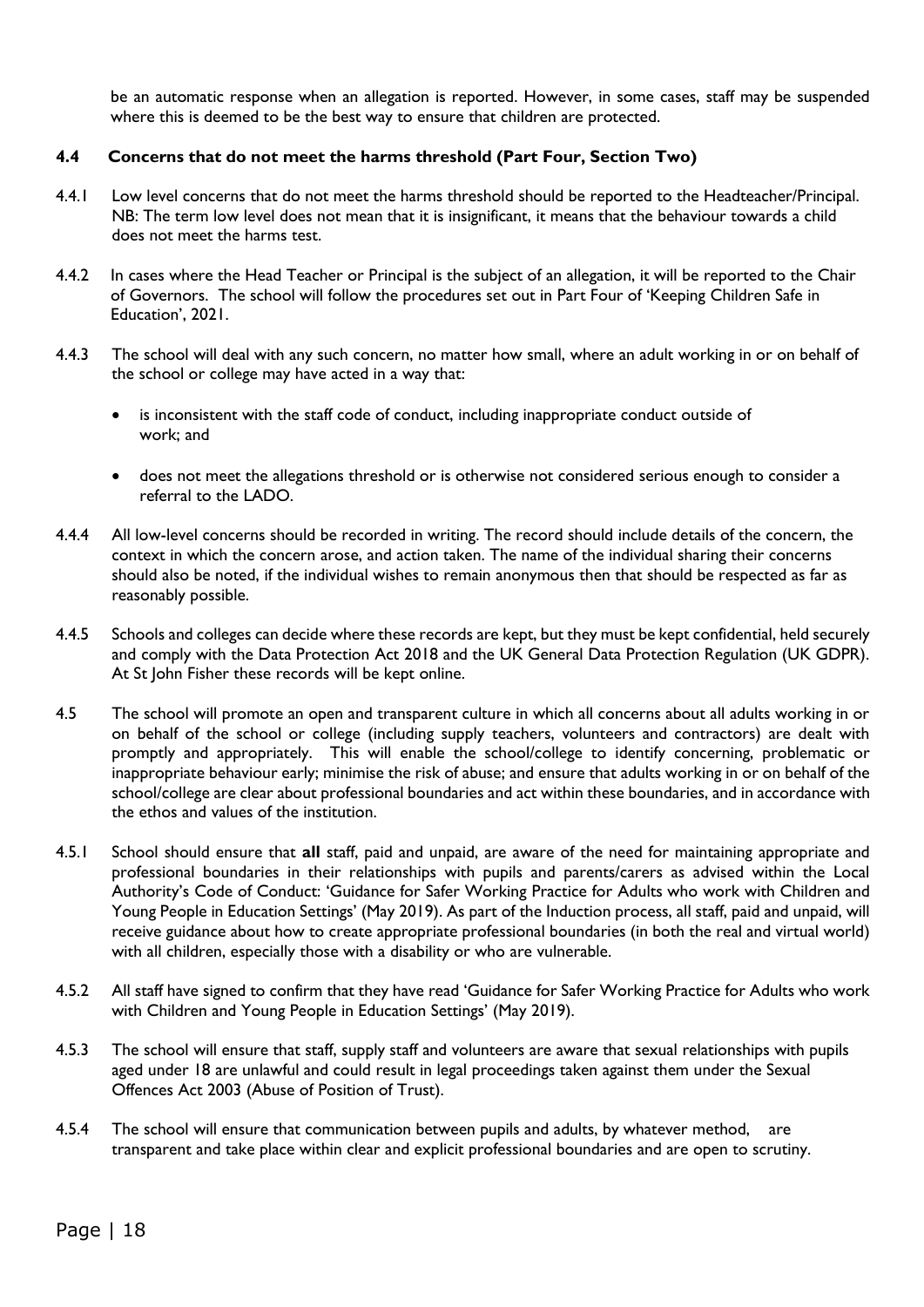#### **5.0 OTHER RELATED POLICIES AND PROCEDURES**

This policy links to our:

Anti-bullying policy Attendance policy (including Children Missing Education) Behaviour policy Complaints policy Critical Incident plan Equality policy First Aid policy Health and Safety policy Intimate Care policy Lone Working policy Online Safety and Acceptable Use policy Safer Recruitment policy Staff Code of Conduct/Safer Working Practice Staff Discipline and Grievance procedures Supporting Pupils with Medical Conditions policy Whistleblowing policy

#### **5.1 Use of Mobile Phones Policy**

- 5.1.1 This is a requirement for all Nursery or primary schools with EYFS but any school may wish to adopt the policy.
- 5.1.2 Our policy on use of mobile phones, cameras and sharing of images is set out in a separate document and is reviewed annually. It is recognised that personal mobile phones have the potential to be used inappropriately and therefore the school has developed a policy to outline the required protocol for all staff, students, volunteers and parents/carers.

#### **6.0 GOVERNING BODY SAFEGUARDING RESPONSIBILITIES**

- 6.1 Governing bodies should ensure they facilitate a whole school/college approach to safeguarding. This means ensuring safeguarding and child protection are at the forefront and underpin all relevant aspects of process and policy development. Ultimately, all systems, processes and policies should operate with the best interests of the child at their heart.
- 6.2 The governing body fully recognises its responsibilities with regard to child protection and safeguarding and promoting the welfare of children. It aims to ensure that the policies, procedures and training in school are effective and comply with the law and government guidance at all times.

It will:

- Nominate a governor for safeguarding and child protection who will take leadership responsibility for the school's safeguarding arrangements and practice and champion child protection issues.
- Ensure an annual report is made to the full governing body, and copied to the Education Safeguarding Team. Any weaknesses will be rectified without delay.
- Ensure that this Safeguarding and Child Protection policy is annually reviewed and updated and shared with staff. It will be published on the school website.
- Ensure that children's exposure to potential risks while using the internet is limited by having in place age appropriate filtering and monitoring systems.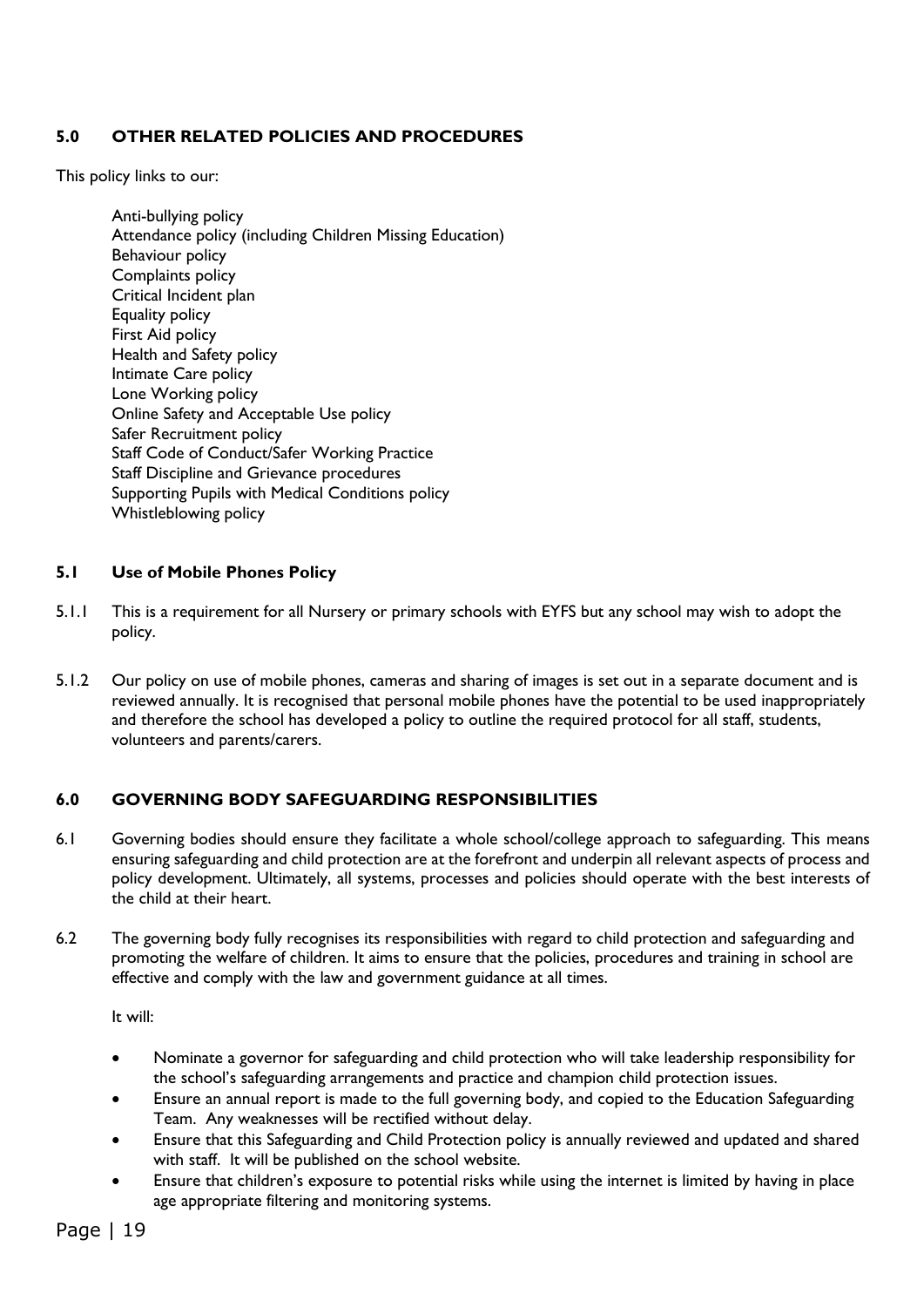Ensure children's wishes and feelings are taken into account where there are safeguarding concerns.

#### 6.3 **Use of school premises for non-school/college activities**

- 6.3.1 If the governing body provides extended school facilities or before or after school activities directly under the supervision or management of school staff, the school's arrangements for safeguarding as written in this policy shall apply.
- 6.3.2 Where services or activities are provided separately by another organisation or individual, either on or off school site, the governing body will seek assurance that they have appropriate policies and procedures in place to keep children safe and there are arrangements to liaise with the school on these matters where appropriate.

#### **7. Pandemic safeguarding arrangements**

At the time of writing; it is manditory that all children must return to face to face education. This document will be reviewed, and updated according to developments and advice from government and the local authority. Unless otherwise communicated, normal safeguarding and child protection policy and procedures continue to apply.

#### **Reviewed by the Full Governing Body:**

**Last Review Date:** September 2021 **Next Review Date:** September 2022

**Staff Member Responsible:** Deputy Headteacher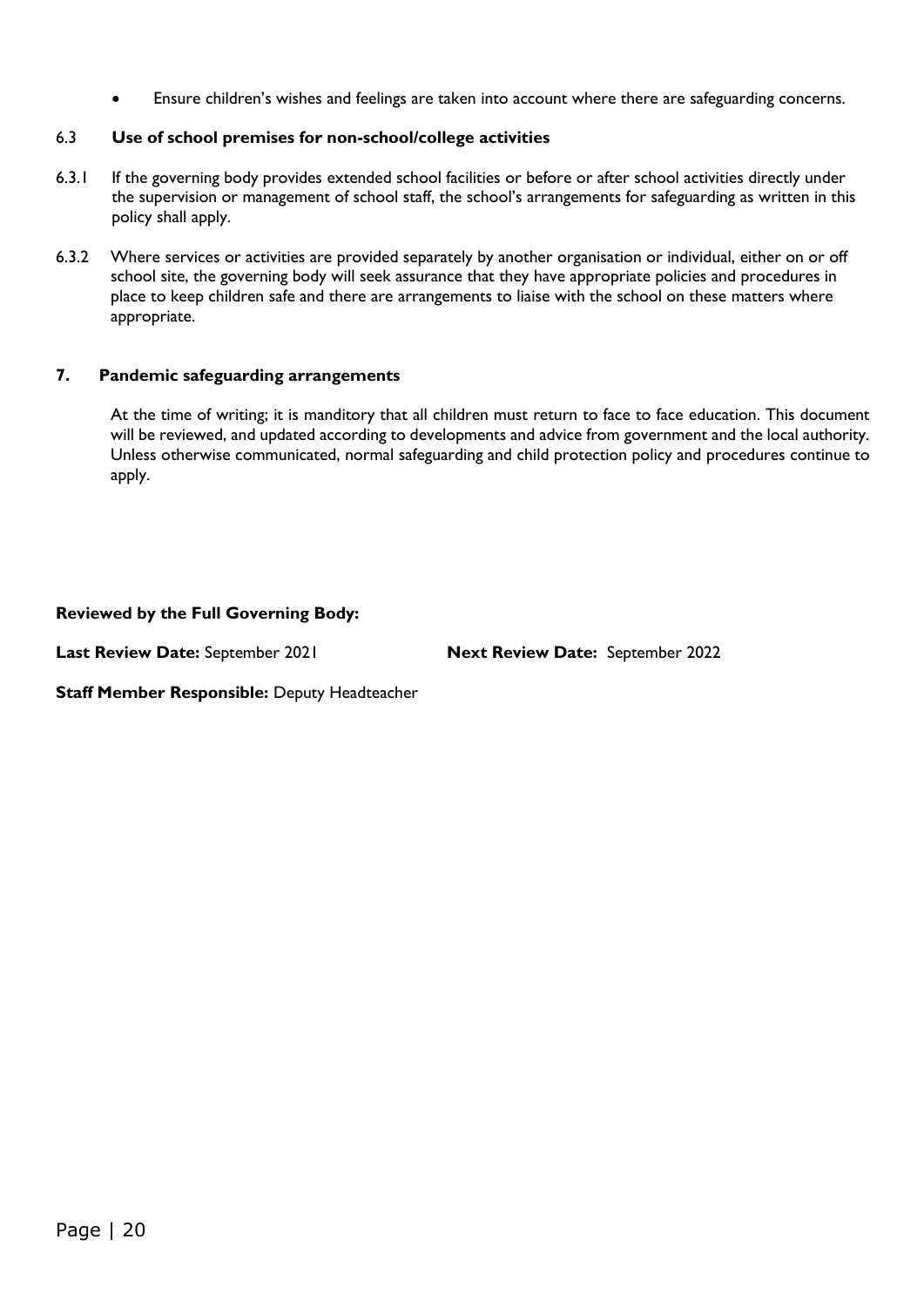#### *Four categories of abuse*

**Physical Abuse** - may involve hitting, shaking, throwing, poisoning, burning or scalding, drowning, suffocating, or otherwise causing physical harm to a child. Physical harm may also be caused when a parent or carer fabricates the symptoms of, or deliberately induces, illness in a child.

**Neglect** - persistent failure to meet a child's basic physical and/or psychological needs, likely to result in the serious impairment of the child's health or development.

It may occur during pregnancy as a result of maternal substance misuse.

It may involve the neglect of or lack of responsiveness to a child's basic emotional needs.

It also includes parents or carers failing to:

- Provide adequate food, clothing and shelter including exclusion from home or abandonment
- Protect a child from physical and emotional harm or danger
- Ensure adequate supervision including the use of inadequate care-givers
- Ensure access to appropriate medical care or treatment

**Emotional Abuse** - Is the persistent emotional maltreatment so as to cause severe and adverse effects on a child's emotional development.

It may involve conveying to a child that they are:

- Worthless
- Unloved
- Inadequate
- Valued only insofar as they meet another persons needs

It may include:

- not giving the child opportunities to express their views
- deliberately silencing them
- 'making fun' of what they say or how they communicate

It may also feature age or developmentally inappropriate expectations being imposed on children including:

- interactions that are beyond the child's developmental capability
- overprotection and limitation of exploration and learning
- preventing participation in normal social interaction.

#### It may involve:

- Seeing or hearing the ill-treatment of another
- Serious bullying (including cyberbullying) causing children frequently to feel frightened or in danger
- The exploitation or corruption of children

Some level of emotional abuse is involved in all types of maltreatment although it may occur alone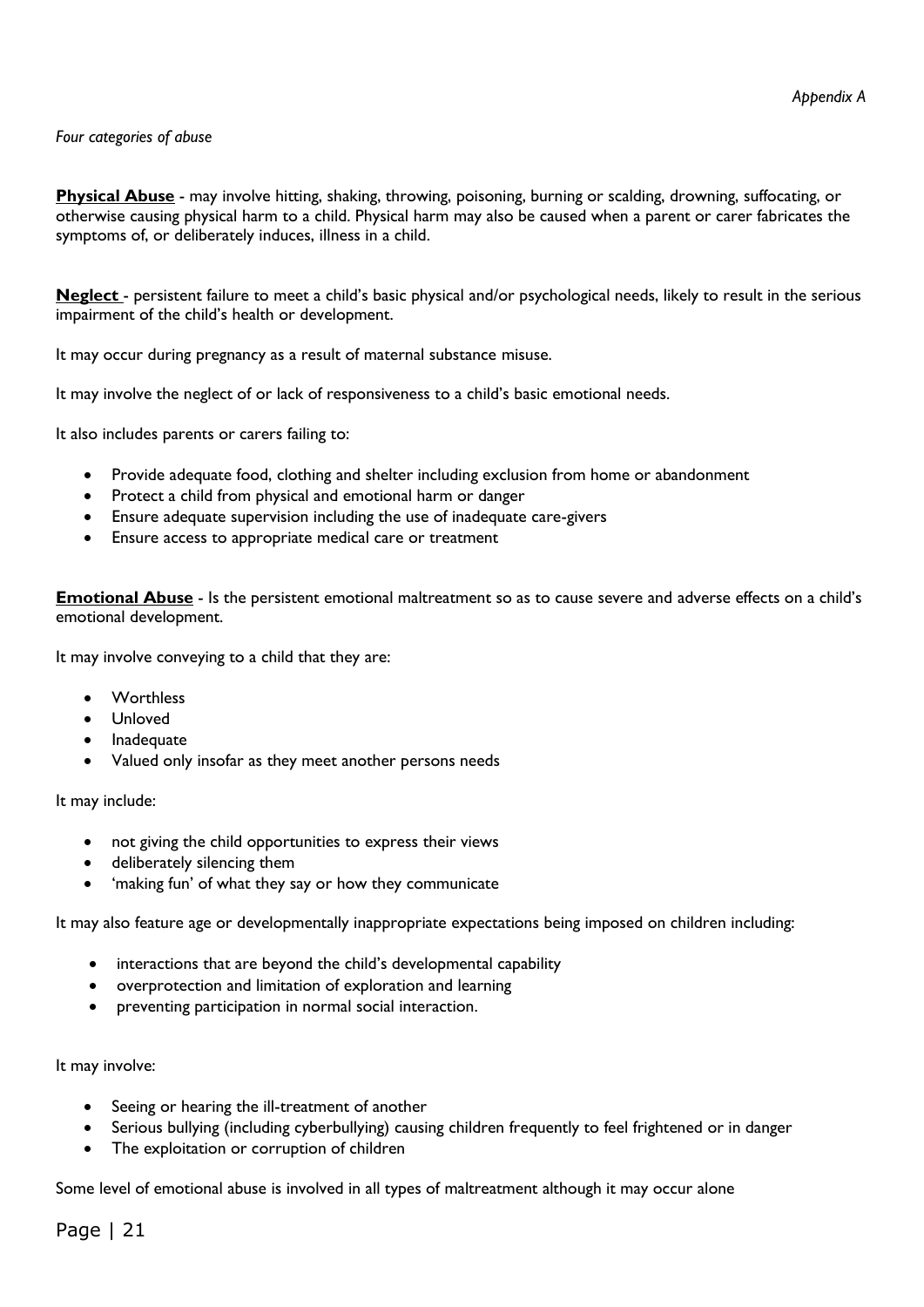**Sexual Abuse** – involves forcing or enticing a child or young person to take part in sexual activities, not necessarily involving a high level of violence, whether or not the child is aware of what is happening.

This may involve:

- physical contact including assault by penetration (e.g. rape or oral sex)
- non-penetrative acts such as masturbation, kissing, rubbing and touching outside of clothing
- non-contact activities involving:
	- children in looking at, or in the production of, sexual images,
	- children in watching sexual activities
	- or encouraging children to behave in sexually inappropriate ways
	- grooming a child in preparation for abuse (including via the internet).

Sexual abuse is not solely perpetrated by adult males. Women can also commit acts of sexual abuse, as can other children.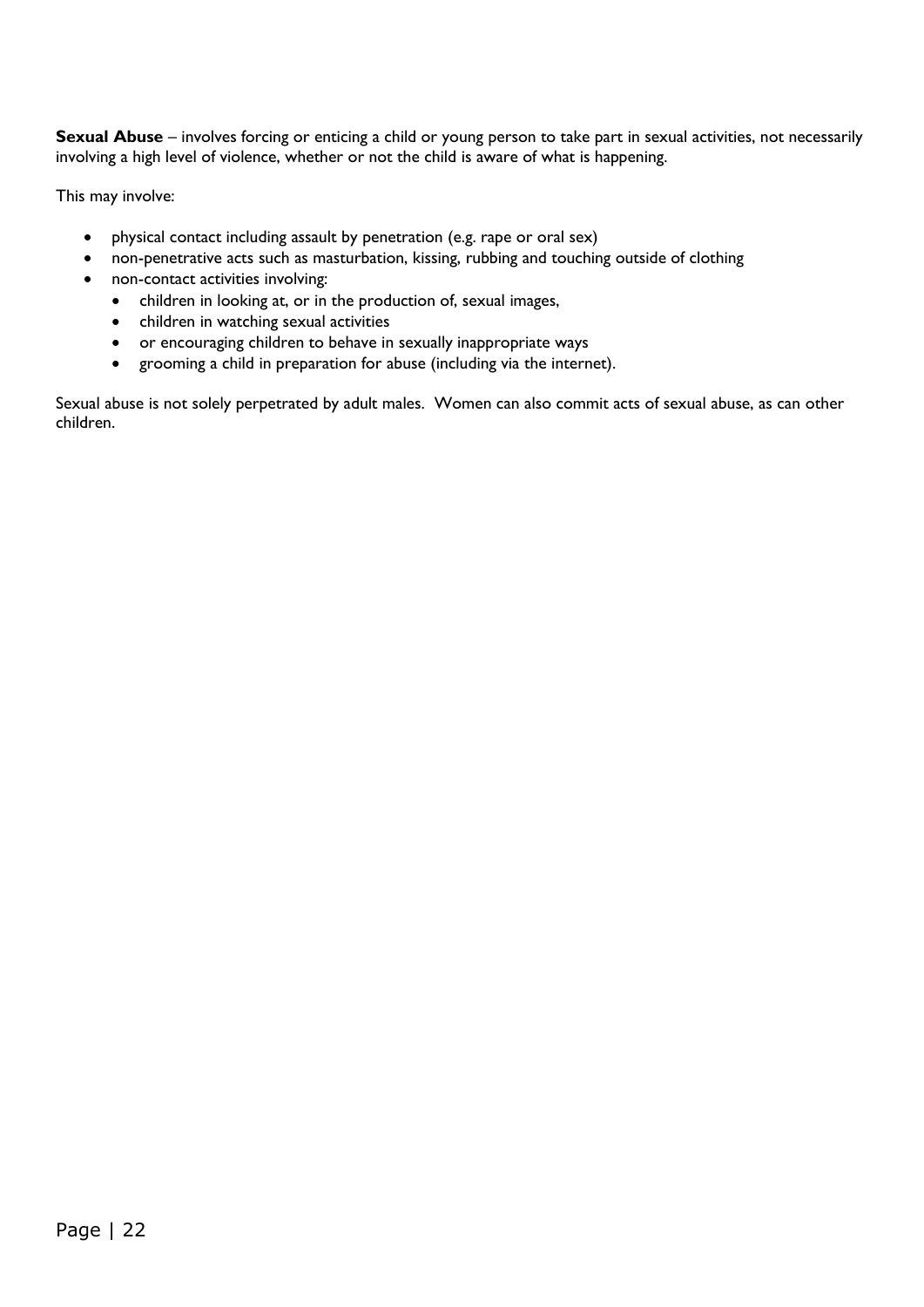# **Useful Contacts - Cambridgeshire and Peterborough**

Cambridgeshire and Peterborough Safeguarding Children Partnership Board – Safeguarding Inter-Agency Procedures <http://www.safeguardingcambspeterborough.org.uk/children-board/>

Education Safeguarding Team [ECPS.General@cambridgeshire.gov.uk](mailto:ECPS.General@cambridgeshire.gov.uk)

Police Child Abuse Investigation Unit Tel: 101

# **Useful Contacts - Cambridgeshire**

| Education Safeguarding Manager - Sara Rogers<br>sara.rogers@cambridgeshire.gov.uk |                   |                   |  |  |  |
|-----------------------------------------------------------------------------------|-------------------|-------------------|--|--|--|
| Early Help Hub (EHH)                                                              | Tel: 01480 376666 |                   |  |  |  |
| Customer Service Centre - social care referrals Tel: 0345 045 5203                |                   |                   |  |  |  |
| Emergency Duty Team (out of hours)                                                |                   | Tel: 01733 234724 |  |  |  |
| Local Authority Designated Officer (LADO)<br>LADO@cambridgeshire.gov.uk           | Tel: 01223 727967 |                   |  |  |  |
| Senior Education Adviser - Phil Nash                                              |                   | Tel: 01223 699448 |  |  |  |

# **Useful Contacts - Peterborough**

Education Safeguarding Lead – Sue Proffitt susan.proffitt@peterborough.gov.uk

Early Help Tel: 01733 863649

Customer Service Centre – social care referrals Tel: 01733 864180

Emergency Duty Team (Out of hours) Tel: 01733 234724

Local Authority Designated Officer (LADO) Gisela Jarman Tel: 01733 864038 Jane Bellamy Tel: 01733 864790

## **Relevant Documents**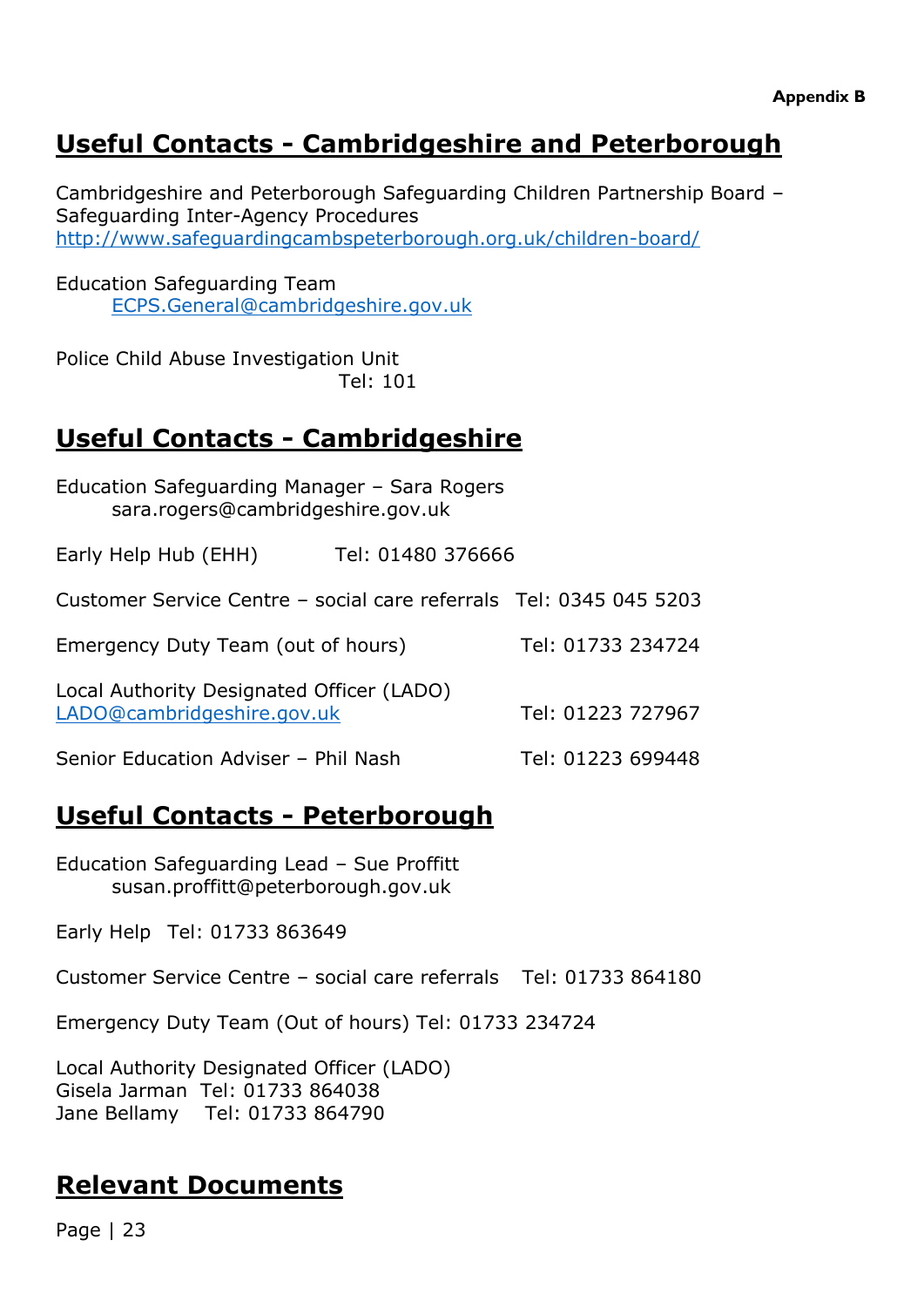"Keeping Children Safe in Education: Statutory guidance for schools and colleges" (September 2021)

"Guidance for Safer Working Practice for those working with children and young people in education settings" (May 2019)

"Information sharing: Advice for practitioners providing safeguarding services to children, young people, parents and carers" (July 2018)

"The Prevent Duty, Departmental advice for schools and childcare providers" (June 2015)

"Revised Prevent Duty Guidance: for England and Wales" (July 2015)

"Sexual violence and sexual harassment between children in schools and colleges" (September, 2021)

Sharing nudes and semi-nudes: advice for education settings working with children and young people (UKCIS, December 2020)

"What to do if you're worried a child is being abused: Advice for practitioners" (March, 2015)

"Working Together to Safeguard Children: A guide to inter-agency working to safeguard and promote the welfare of children" (July 2018)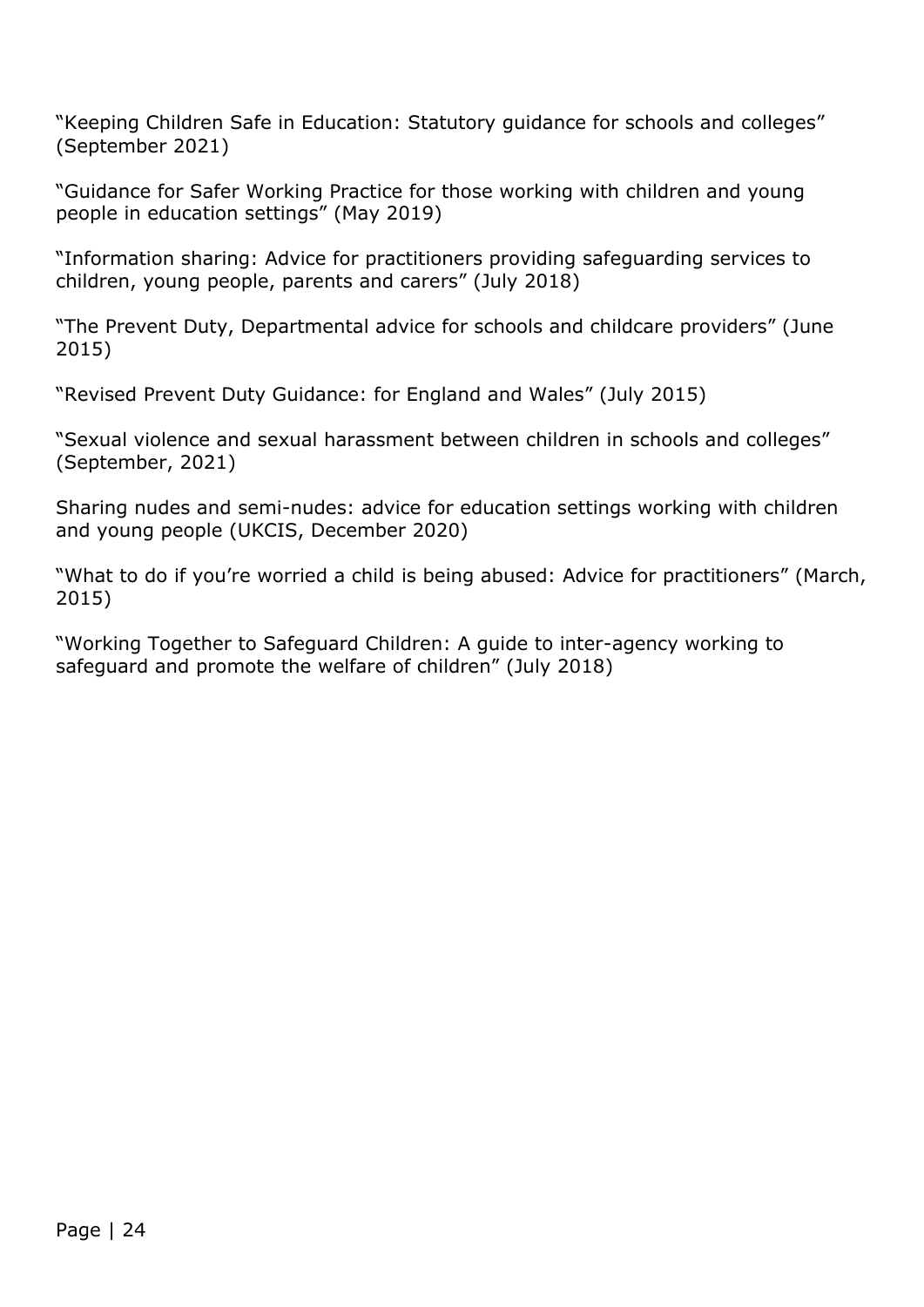